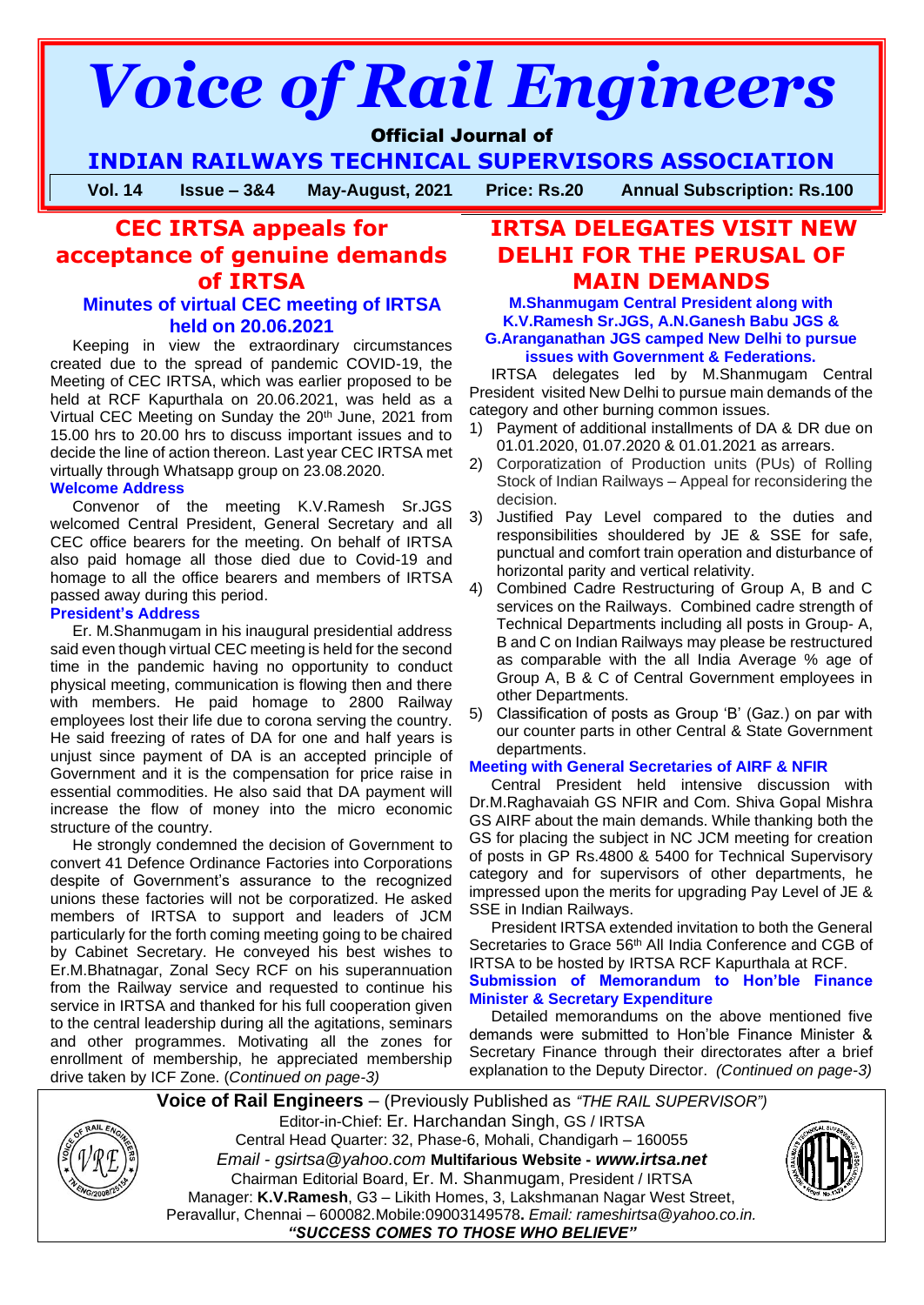# **Editorial Justified Pay Level for JE & SSE is long due**

Technical Supervisors (JE & SSE) are shouldering the direct responsibility of safe, efficient & 'Failure-proof' production, repair, maintenance and operation of Rolling Stock, Loco, P-Way, Bridges, S&T, OHE and other assets and equipment on the Railways.

Their main duties and responsibilities are

- (a) Creation of assets and their maintenance in Indian **Railwavs**
- (b) Responsibility of fitness for operational safety and safe working of all the assets.
- (c) Responsibility of achieving Production targets and Train schedules.
- (d) Inventory control, material management & their safe custody.
- (e) Ensures Optimum utilisation of Resources.
- (f) Disaster management.
- (g) Human Resources Management, training of staff & maintenance of staff discipline.
- (h) Continuous upgradation of Technology & knowledge: Technical Supervisors being the first level of management, control the field and have to update their knowledge and skills and to acquire new ones to adapt to new technology and to guide / train the staff working under their control.

Railway Ministry based on decision taken in the Departmental Anomaly Committee through its OM dated 11.06.2010 asked for the approval of Finance Ministry to upgrade the Grade Pay of JE from Rs.4200 to Rs.4600 and SSE from Rs.4600 to Rs.4800. Railways justified that, Technical Supervisors have superior recruitment conditions, duties & multifarious responsibilities to ensure out-turn targets, optimum productivity, quality control, safety, material management, optimum utilization of man power, machinery, equipment, rolling stock and other resources for efficient train operation. They are given induction training after recruitment which is much longer as compared to other categories. After prolonged delay CAT Chennai in an O.A. IRTSA Vs Union of India, directed Finance Ministry to consider the O.M of Railway Ministry. But Finance Ministry disposed it on very unjust and unreasonable grounds by subverting the basic facts and settled law.

Historically, pay scales allotted to Technical Supervisors are higher than the pay scales of all other departments including nurses, teachers and supervisors of accounts department. In due course of time, horizontal parity of Pay Scales of Technical Supervisors got affected by upgrading the Pay Scales of nurses, teachers and accounts supervisors without extending the upgradation to Technical Supervisors. Pay Scales of SSO/Accounts in 3rd CPC was Rs.500-900 (functional) and Rs.775-1000 (non-functional) was upgraded to GP Rs.4800 in 6<sup>th</sup> CPC and in 7<sup>th</sup> CPC Pay Matrix accounts cadre sanctioned non-functional Pay Level-9 (GP Rs.5400). Whereas Pay scales of Foreman / SSE who were in Rs.840- 1040 during 3rd CPC were only allotted GP Rs. 4600 in 6th CPC and Pay Level-7 in 7th CPC. All other categories who were placed in Pay Scales one or two levels below SSE were brought on par with them and placed in Pay Level-7, severely disturbing relativity.

JEs who are supervising Senior Technicians are placed in same Pay Level-6, violating fundamental law "An equal cannot be over an equal, Promotion' implies advancement -

# **Indian Railways Technical Supervisors Association (IRTSA) Welcomes, MR & MoSRs**



**Hon'ble Minister for Railways Shri. Ashwini Vaishnaw Hon'ble Minister of State for Railways Shri. Danve Raosaheb Dadarao Hon'ble Minister of State for Railways Smt. Darshana Vikram Jardosh**

**Indian Railways Technical Supervisors Association (IRTSA) congratulates Hon'ble MR & MoSRs for the prestigious assignment of heading Indian Railways and on behalf of our members extended warm welcome. The wealth of experience they possess will be tremendously beneficial to the Indian Railways and the Nation. Members of IRTSA, working as Senior Section Engineers & Junior Engineers in Indian Railways are excited to have an eminent Engineer taking over charge at Railway Ministry and hope with his experience and dedication, Nation can look forward to accelerated growth of Indian Railways**

to a higher grade & Supervisor should be in a scale higher than Supervised'.

Disturbance of parity & relativity in the pay scales of supervisors of Railways which is having multi-disciplinary functions in various departments are affecting the morale of supervisors and administrative efficiency. Disparity in Pay Scales of Technical Supervisors are affecting coordination & synchronization among the departments which are adversely affecting the work of Railways.

7 th CPC recommended Pay Matrix with two dimensions, horizontal & vertical range. It recommended that on recruitment an employee joins at a particular Pay Level, progresses within the level as per vertical range. When the employee receives promotion, he progresses one level ahead on the horizontal range i.e to the next Pay Level. In case of promotion to JE from Senior Technician promotion happens in same Pay Level-6, advancement to next Pay level doesn't happen violating basic recommendation of 7<sup>th</sup> CPC.

**Hence Government & Ministry of Railways should not delay in the grant Pay levels 7, 8 & 9 for JE & SSEs.**

**All Zones & sub units to send the details of Central Quota to the Central Treasurer ER O. N. PUROHIT, 106, SURAJ NAGAR, JODHPUR-342008**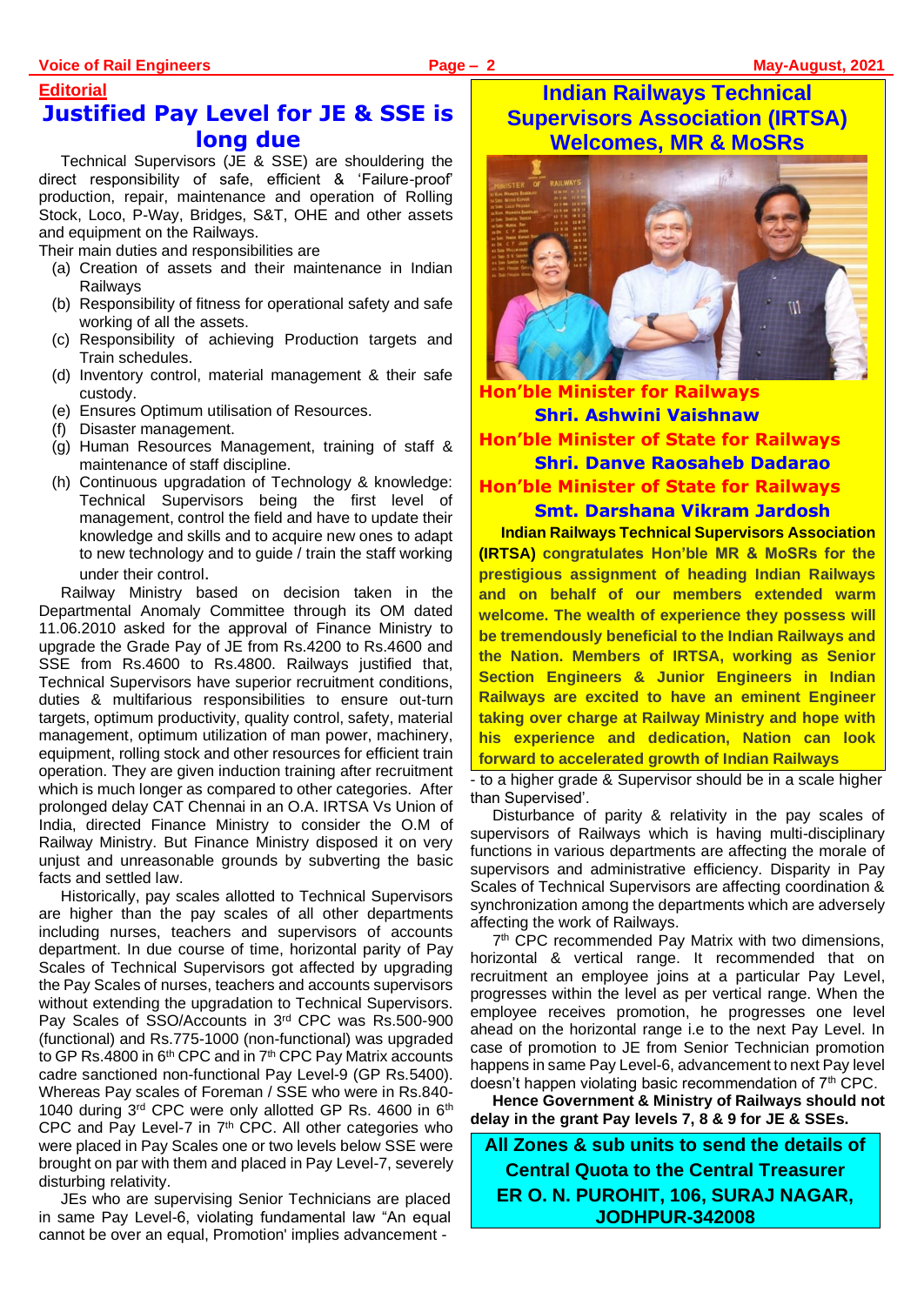He said that on his appeal, office bears and Zonal Secretary made a intensive drive through online payment. He thanked all the ICF members for their spontaneous response for his appeal.

#### **General Secretary's Address**

Er. Harchandan Singh, General Secretary in his address said that, introduction of about 151 trains under private operations in 12 clusters across the country and corporatization of the Production Units of IR are two major threats for Railway employees and for the country. It is high time that Railway men unitedly make the government to further think and reconsider this proposal. IRTSA stands with the decision of reconstitution of "National Coordination Committee for Railwaymen's Struggle" (NCCRS) to lead united struggle against privatization and corporatization of Indian Railways with the participation of 17 major Unions and Associations including IRTSA. Shri. S.G.Mishra GS AIRF and Dr. M. Raghavaiah GS NFIR will be Convener and Co-Convener respectively. Planning committee of NCCRS was formed with eight members including Shri Shiva Gopal Mishra, Dr. M.Raghaviah, Shri K.V. Ramesh and Shri L.N. Pathak.

GS IRTSA expressed his anguish over one of the unprecedented actions of Government freezing of rates of DA & DR for the central government employees and the pensioners for one and a half year from 01.01.2020 to 30.06.2021. Government is not heeding to the voice of all central Government unions demand to defreeze the rates of DA and DR. He further said that, main demands of the category for higher Pay Level and Classification of Posts of SSEs in Group B Gaz and demands on MACPS, ex gratia payment for the families of employees died due to Covid and many other demands are not getting resolved.

He appealed to the members to strengthen the central fund by raising membership and send central quota for current and previous year also to the Central Treasurer as well as for Voice of Rail Engineers. I particularly appreciate valid efforts made by the ICF Zone in ensuring collection of membership subscription even during the Covid-19 pandemic.

On behalf of CEC IRTSA K.V.Ramesh, greeted Er.M.Bhatnagar Zonal Secretary IRTSA RCF on his superannuation from Railway service in the month of June 2021.

#### **Address by Patrons & Working Presidents**

Er. K.V.Surendrannathan Chief Patron IRTSA in his address said that a request has been put forward for many of the young Engineers to change the name of the Association from Supervisors Association to Engineers Association. This could be the reason for not getting engorging memberships from some zones. He expressed his hope that change in the name will bring more members and representation from all over Indian Railways.

Er. L.N.Pathak, Patron IRTSA wished grand success for virtual CEC meeting of IRTSA. He said IRTSA is the only platform established by Er Harchandan Singh in the year 1965 in STC /N.Rly/CB/LKO is shining even today in 2021 having lot of achievements since 3<sup>rd</sup> CPC till date and having good tuning with Organized Labour all over Indian Railways. IRTSA is now playing important Role in " SAVE RAILWAY - SAVE NATION" call given by NCCRS, he added.

*Continued on page-4*

# **IRTSA DELEGATES VISIT NEW DELHI FOR THE PERUSAL OF MAIN DEMANDS**

*Continued from page-1*

**Submission of Memorandum to Director General (HR) and discussion held with Principal Executive Director (IR)**

Memorandums on demands were submitted to Director General (HR) and detailed discussions were held with Principal Executive Director (IR) and Director (IR). During the discussion it was learned that Railway Board is about to finalize the proposal for introduction of Pay Level 8 and 9 (Grade Pay Rs.4800 & Rs.5400) for Technical Supervisors and other department supervisors.

IRTSA delegates impress upon the exclusivity of JE & SSE, higher duties & responsibilities shouldered by them, historical backgrounds on higher pay scales given to SSE before 5<sup>th</sup> CPC, higher recruitment qualifications, decision taken by Railway Ministry to place JE & SSE in Grade Pay Rs.4600 & Rs.4800 after 6<sup>th</sup> CPC, Railway Board proposal sent to Finance Ministry to place SSE and other department supervisors in GP Rs.4800 after 7<sup>th</sup> CPC, stagnation of Graduate Engineers in the entry grade, meagre percentage of gazatted posts available in Indian Railways etc.

IRTSA delegates requested for individual proposal for upgrading the Pay Level of Technical Supervisors by highlighting the specific recommendation of the 7<sup>th</sup> CPC for SSE.

Apprehensions and much heartburning among the Railway employees about their survival besides possibility of causing serious loss to the nation on the proposals for Corporatization of Production Units (PUs) of Rolling Stock of Indian Railways was highlighted.

Absence of recognised staff forum at Integral Coach Factory ICF, since 2014 was also discussed. It was apprised that many decisions including statutory requirements of discussion with elected staff forum is not being followed in ICF.

Issue of grant of Pay level-8 & 9 for the Technical Supervisors was also highlighted to EDPC-I.

#### **Memorandum submitted to MoSR I & II and CRB & CEO**

Detailed memorandum of IRTSA was submitted to MoSR I & II after briefing the issues with respective secretaries. Memorandum was submitted to Chairman & CEO Railway Board.

#### **Meeting with Sri.G.K.Vasan Hon'ble Member of Parliament & Former Union Minister and Sri.M.Shanmugam Hon'ble Member of Parliament**

Issues of Payment of additional installments of DA & DR due on 01.01.2020, 01.07.2020 & 01.01.2021 as arrears, Corporatization of Production units (PUs) of Rolling Stock of Indian Railways – Appeal for reconsidering the decision and Justified Pay Level compared to the duties and responsibilities shouldered by JE & SSE for safe, punctual and comfort train operation and disturbance of horizontal parity and vertical relativity were highlighted to both the Parliamentarians.

Both MPs understood the issues and agreed to write to Finance Minister & Railway Minister forwarding IRTSA's memorandum with their recommendations.

**Rail Engineers, visit IRTSA Website http://irtsa.net for latest updates**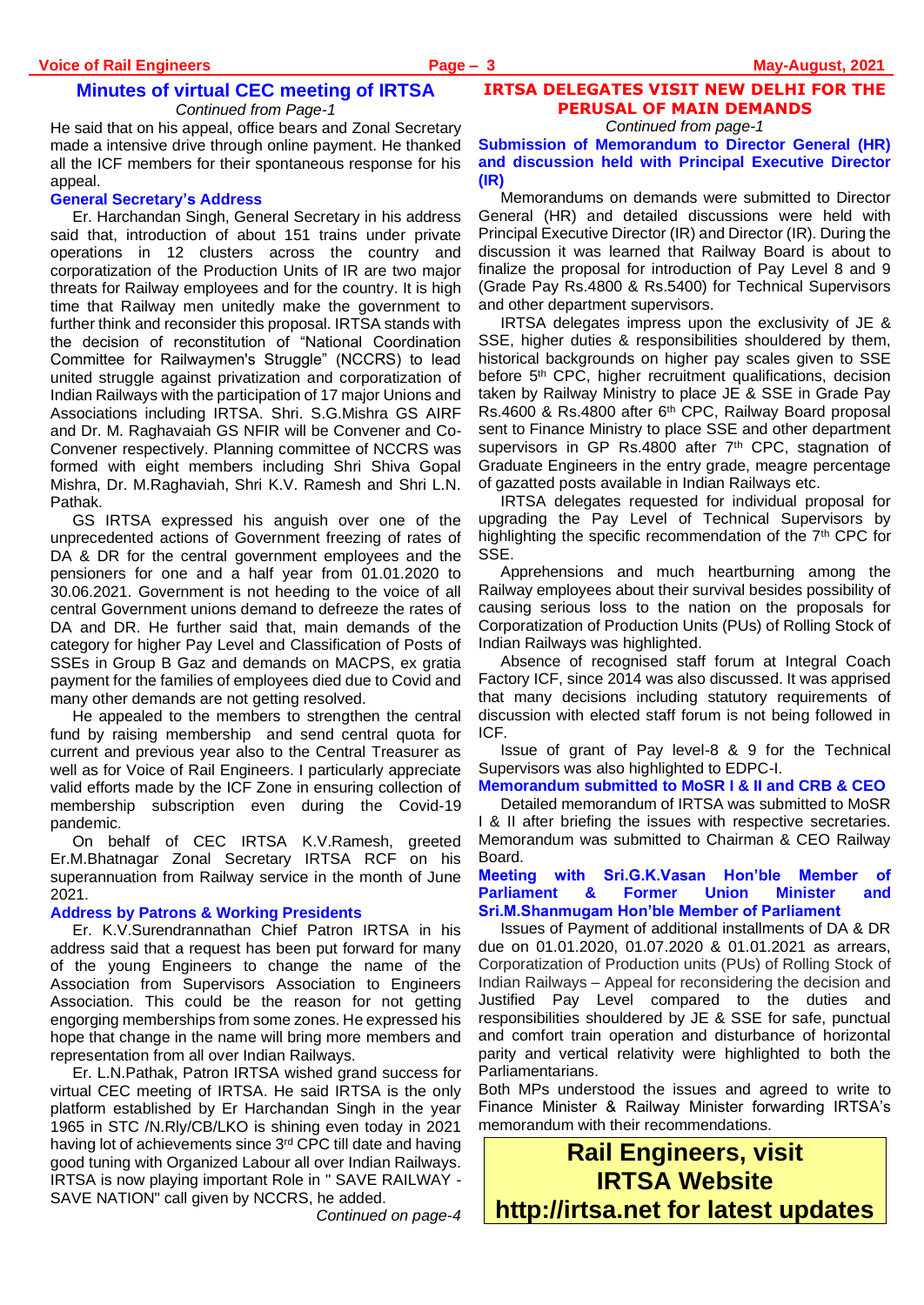Er. Darshan Lal Working President said entire country and the world is struggling because COVID-19 pandemic. Life has become very difficult for many citizens across the country. Government has taken many steps to overcome the universal crisis. As essential Government employees, Railway men contributed for ensuring movement of essential goods, passengers, etc across the country. It was hard time for Railway employees and good number of Railway employees sacrificed their lives while serving because of deadly infection got in the course of their duty. He said apart from various demands of the category not settled for years, this Virtual CEC IRTSA need to deliberate and work hard on the issue of "Save Railway, Save Nation", to prevent privatization of train operation and corporatization of Production units of Indian Railways.

He thanked and warmly greeted Er.M.Bhatnagar Zonal Secretary IRTSA RCF Zone superannuating from Railway service. As Zonal Secretary he carried out all the instructions of central leadership in organising IRTSA programmes at RCF and at New Delhi on behalf of CEC IRTSA. His sincere efforts and commitments raised RCF Zone to new height, Darshan lal added.

He said that, after improvement in the pandemic conditions RCF Zone will host All India Conference & CGB on 26th and 27<sup>th</sup> November 2021 at RCF. He further said membership drive is in full swing at RCF and one lakh will be deposited by RCF as Central Quota. He thanked Central President, General Secretary and office bearers for organising Virtual CEC meeting to discuss important demands of the category, central Government employees and Railways.

Er. K.Gobinath Working President said that during Covid pandemic Railways operated passenger special, goods & oxygen express. Freezing of rates of DA should be withdrawn and arrears should be paid from 1st Jan 2020. He briefed about the efforts taken by ICF Zone to enrol IRTSA membership online even during pandemic. ICF zone already submitted Rs.50,000 towards central quota, he added.

Er. B.Inbanathan said that payment of Salary/Pension and DA/DR to employees and Pensioner are not a matter of bounty. It is a vested right of employees and Pensioners to receive the salary and pension. Pension is a deferred wage as held by the Apex Court and right to receive Salary and Pension every month is part of the service conditions emanating from Article 309 of the Constitution of India. Therefore, orders for freezing of Dearness Allowance and Dearness Relief should be withdrawn and eligible arrears may please be paid from 01.01.2020.

#### **Report of Central Treasurer**

Er. O.N.Purohit Treasurer IRTSA placed the balance sheet of CEC IRTSA ending 31.12.2019. After submitting the accounts statement, he appealed to all the zones for vigorous enrolment of membership.

#### **Position of Court case for Higher Pay Level for JE & SSE:**

K.V.Ramesh briefed that, case filed by IRTSA in CAT Chennai, for higher Pay Level to JE & SSE unfortunately progressing in snail speed, due to the non-functioning of the CAT for the last two to three years due to the unavailability of the judge and now due to Covid lockdown and restrictions. But we have prepared our case well, when the courts open our case will be persuaded for a favorable judgement for raising the pay level of the Technical Supervisors, SSEs & JEs shall be taken as pleaded by us from 01.01.2006 & from 01.01.2016 onwards.

#### **Report of Zonal Secretaries/Presidents**

Er. V.P.Abdul Salam Zonal Secretary S.Rly in his report said that Railwaymen including Technical Supervisors have raised to the occasion in operating passenger specials, goods & parcel service and Oxygen specials. There was around 4500 Railwaymen last their life due to corona infection. During the pandemic some of the important issues were represented to GM S.Rly and to other appropriate authorities. Open line Engineers are required to work more than 48 hours a week with less staff strength during the pandemic. Vacancies arose during the pandemic and in previous years are not filled, resulting in more than 30% vacancies particularly in Technical Supervisors category. He also asked for change of name of the Association taking into consideration many of the zones are supporting it.

Er. Ashok Chowdery Zonal Secretary CLW in his report told that the situation is slowly improving dsepite pandemic. He expressed his sorrow for the lose of former Zonal Secretary Er.Sugato Dutta due to Covid. During the pandemic WhatsApp remains the main communication mode among the IRTSA members, he added.

Er. Mayank Bhatnagar, Zonal Secretary, RCF said that, At RCF, the IRTSA Unit Team Members interacted with brother engineers regularly and resolved their problems under the leadership of Er. Darshan Lal, President IRTSA, even during the pandemic situation of Covid 19. He informed the CEC that, RCF zone will deposit Rs. One lakh towards central quota within this month. He thanked Er. K. V Ramesh for conducting virtual CEC meeting successfully. He also conveyed special thanks for Er.Harchandan Singh & Er.M.Shanmugam for their contribution to the community.

Er. Akilesh Viswakarma Zonal Secretary Northern Railway in his report applauded the hard work put up by Railway men during the Pandemic crisis. He said that, IRTSA NR zone released Technical Diary for the year 2021 in a simple function. Jagadhri workshop and Amristar workshop of Northern Railway have conducted their General Body and elected new office bearers, but Alambagh Diesel shed physical meeting couldn't be conducted because of pandemic situation, he added. He briefed about the meeting of IRTSA office bearers with Com. Shiva Gopal Mishra, GS AIRF highlighting main issues of the category including Group 'B' status and freezing of DA & DR. He said that with the help of Sri.Shyaram Vajpayee, Er.P.K.Shukla, Er. R.M.Meena and others local issues like issue of promotion orders from Senior Technician to JE, JE to SSE are being settled. He also briefed about the interaction held with the Trainee JEs and introduction about IRTSA given to them.

He thanked M.Shanmugam Central President, Harchandan Singh General Secretary, K.V.Ramesh, Sr.JGS and Ashok Chowdhery Sr.JGS for organising Virtual CEC meeting of IRTSA during the pandemic situation.

Er. K.Gobinath Zonal Secretary ICF said that, due to the Covid pandemic situations, ICF unit could not undertake membership during the year 2020. This year due to online membership drive more than 700 members enroll/renew in shortest period of time. Y.R.S.Benarjee, Zonal Treasurer/IRTSA/ICF unit has deposited Rs. 50,000- as a first installment towards Central quota of membership for the year 2021 to CT/IRTSA. He also mentioned about M.Shanmugam, CP/IRTSA and office bearers of ICF Zone meeting held with Dr.M.Raghavaiahji, General Secretary/ NFIR during his visit at Chennai.

*Continued on page-5*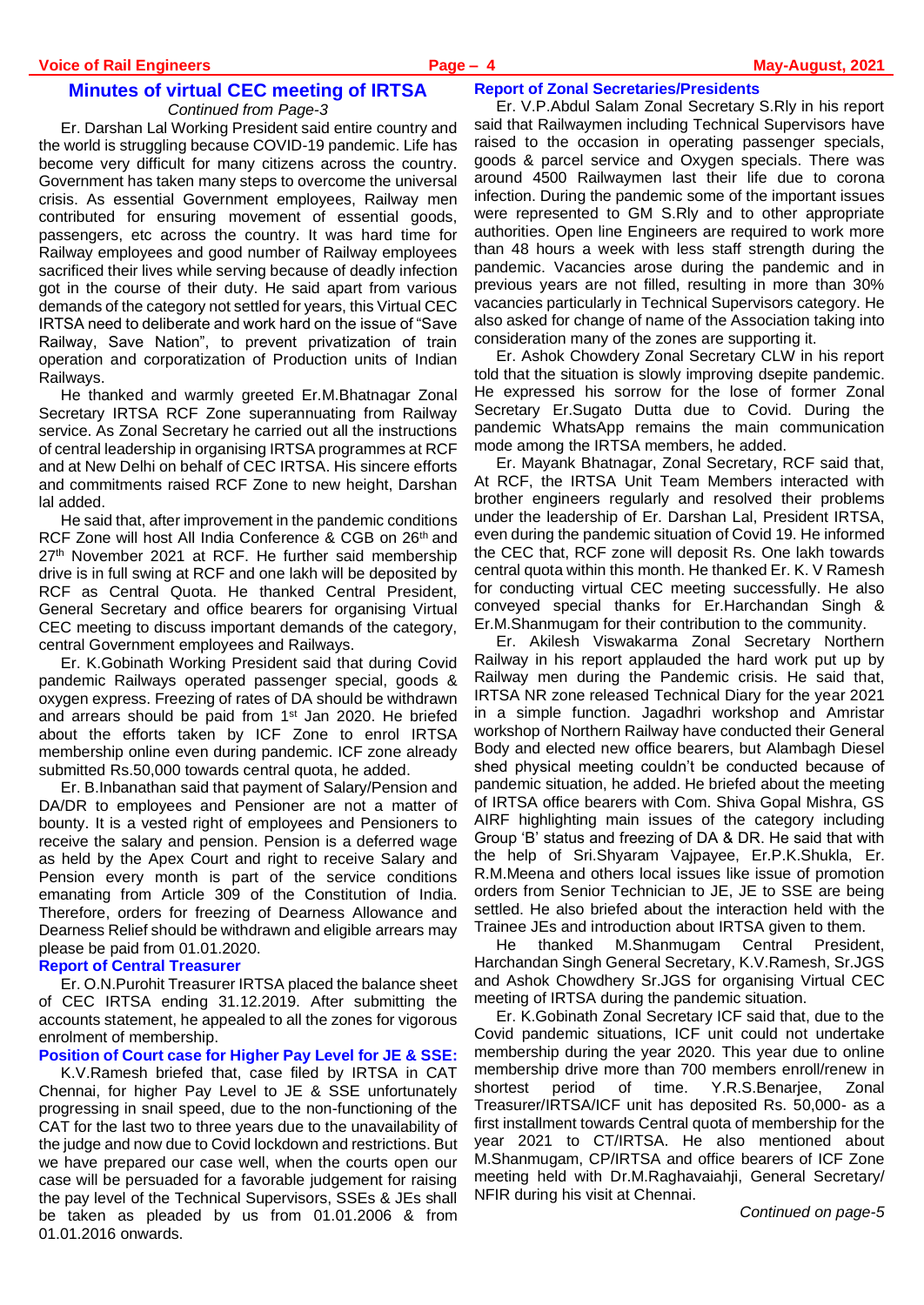Er. Mruthyunjaya Bapat Secretary/IRTSA/RWF, said that, whole year passed through pandemic covid 19 and on response to the central call our members of RWF unit came forward and collected Rs 25000/- for prime minister's care fund and sent to central unit during April 2020. On behalf of IRTSA he expressed his deep condolences to the bereaved family members of shri Murgendraswamy SSE/utility, shri Kushal Kumar Ex.Zonal secretary IRTSA/RWF, shri Bharath Kumar Dalai JE/Civil, shri Ravindranath SSE/Drawing and shri Kannan SSE/Elect passed away due to covid.

Er. M.V.Ramanmoorthy Zonal Secretary S.C.Rly in his report paid his homage to Shri. G.Krishna Rao Zonal President and other office bearers who passed away during the pandemic. He briefed about contribution made by employees of SC.Rly including IRTSA members for the relief fund collected in favour of families of deceased SSEs. He briefed about the representation made to GM SCR on the issue of "Training Module & Refresher Course (RC) for Supervisors of Mechanical Engineering Dept (Diesel)"

Er. K.L.Vinod Kumar Zonal Secretary SWR said that, IRTSA SWR executed two virtual all-member meetings, another one webinar series and other online educational events. He further said, IRTSA/SWR has cordial relation with associations and federations at zonal & Branch levels. Continuous persuasion, struggle and sincere efforts have brought many achievements to our zonal and branch units. Subject of PCO allowance to Cadre PCO staff of Mysore workshop has materialized by the active negotiation with administration with the help of recognised federation's workshop branch.

Er. R.B.Singh Zonal Secretary Western Railway, said that IRTSA/WR took all necessary steps to extend support to Engineers affected by Covid. He briefed about the representation made to HODs on the regional issues of Technical Supervisors. He also promised to submit central quota of membership in a short period of time.

## **Views of other CEC Members**

Er. E.Ramesh Vice President welcomed all the members to second virtual CEC meeting of IRTSA. He said that for survival of PUs and workshops of IR and to stop private train operation focused action must be taken. He further briefed on eradication of unmindful outsourcing of various IR activities, filling up of vacancies in the category of Rail Engineers, inclusion of training period for the purpose of MACPS and revision of Group Insurance Scheme for the Railway employees. He also suggested that as per constitution of IRTSA subscription for VRE is Rs.80 and suggested that the VRE membership fee may be given to the respective subunits or Units, for doing other organisational activities.

Er. G.Aranganathnan JGS citing Tamil poem Thiruikkural wanted the Government to take care of its employees. He condemned the decision of converting Defence PUs into Corporations. None of the demands of Technical Supervisors are agreed by Government while non-technical cadres are given Grade Pay Rs.5400.

Er. Aribaskar JGS said that, ever growing contract work will be a major threat to Railways and for technical supervisors. Number of contractor engaged employees are getting increased dynamically in Railways. The system of 'supply and installation' and contracts on 'turn key' basis make the number to grow still larger. It may be assumed that these works never return to Railwaymen since know-how and technical knowledge are not shared with Railways.

Er. S.Gopi, Member CEC condemned the decision of restriction of payment of night duty allowance to the basic pay of Rs.43,600. He briefed the health issues linked with night duty working and necessity for compensation for working in night shift in the form of night duty allowance.

Er. Zaheer Hussain, JGS & President GOC briefed on the ill-effects of outsourcing of activities like cleaning, painting, welding etc awarded on lowest bidder basis. These contractors engage unskilled & untrained employees who don't bother about quantity, quality, industrial safety, etc. Supervisors are required to put more efforts not only during the execution of work, but made answerable for any failures on service. He demanded that strength of Technical Supervisors should not be reduced.

Er. V.Jaya Krishna, JGS said that, Indian Railways have launched e-Privilege Pass/PTO module during August 2020 through Human Resource Management System. Instead of creating a hassle-free system, employees are put into severe hardship due to multiple problems faced by them in getting their privilege passes and PTOs, He demanded that, Issue of manual Pass & PTO may please be permitted as per employees' choice and Lacunas of e-Privilege Pass/PTO in HRMS Module be cleared.

Er. Mahalingam, Org.Secy said that, PCO allowance granted to SSE & JE at the rate of 6% and 12% is inadequate and should be paid on par with Shop floor SSEs & JEs. He further said that digital propaganda should be done in a big way to fight against privatization & corporatization and recent move by Railways to hand over major Railway sports complexes to RLDA should be stopped.

Er. Raghupathy, Org Secy highlighted 7th CPC recommendation that, amount of NDA should be worked out separately for each employee. With the computerization of pay rolls, working out the amount of NDA automatically for each employee every month will not entail any difficulty. This formulation will extend to all employees across all ministries/departments who were already in receipt of Night Duty Allowance. He demanded that, all the nongazetted staff who are booked to perform night duty, should be allowed to claim Night Duty Allowance without any upper pay ceiling, and orders of recovery should also be withdrawn.

Er. Rajagopalan GOC, S.Rly demanded that all SSEs & JEs working in PCO wings and CDMS, DMS, CMS & CMA should be covered under incentive scheme.

Er. Suresh Kumar President, BBQ/SR said that as front line engineers role of open line SSEs and JEs are most important in safe running of train whether the rolling stocks are new or old. Huge shortage of supervisors particularly in coaching depots like BBQ, SR causing serious problem and all vacancies in safety categories should be filled with out any delay.

Er. B,Saravanan, Org Secy spoke about the demand of design allowance not materialising inspite of demanding it for more than two decades. He briefed on difficult working conditions in the design wing by having multiple heads.

Er. Shangaragurunathan, Org Secy demanded that, Junior Engineers, Senior Section Engineers and Technicians working in all Production Units need to be classified as safety category since they have direct responsibility in safe functioning of locomotives, coaches and Wheel & Axles produced by them.

Er. Singaravelan, JGS said that Senior Section Engineers (SSE) in the category of Technical Supervisors were given no improvement in the Cadre Restructuring since 1984 and *Continued on page-6*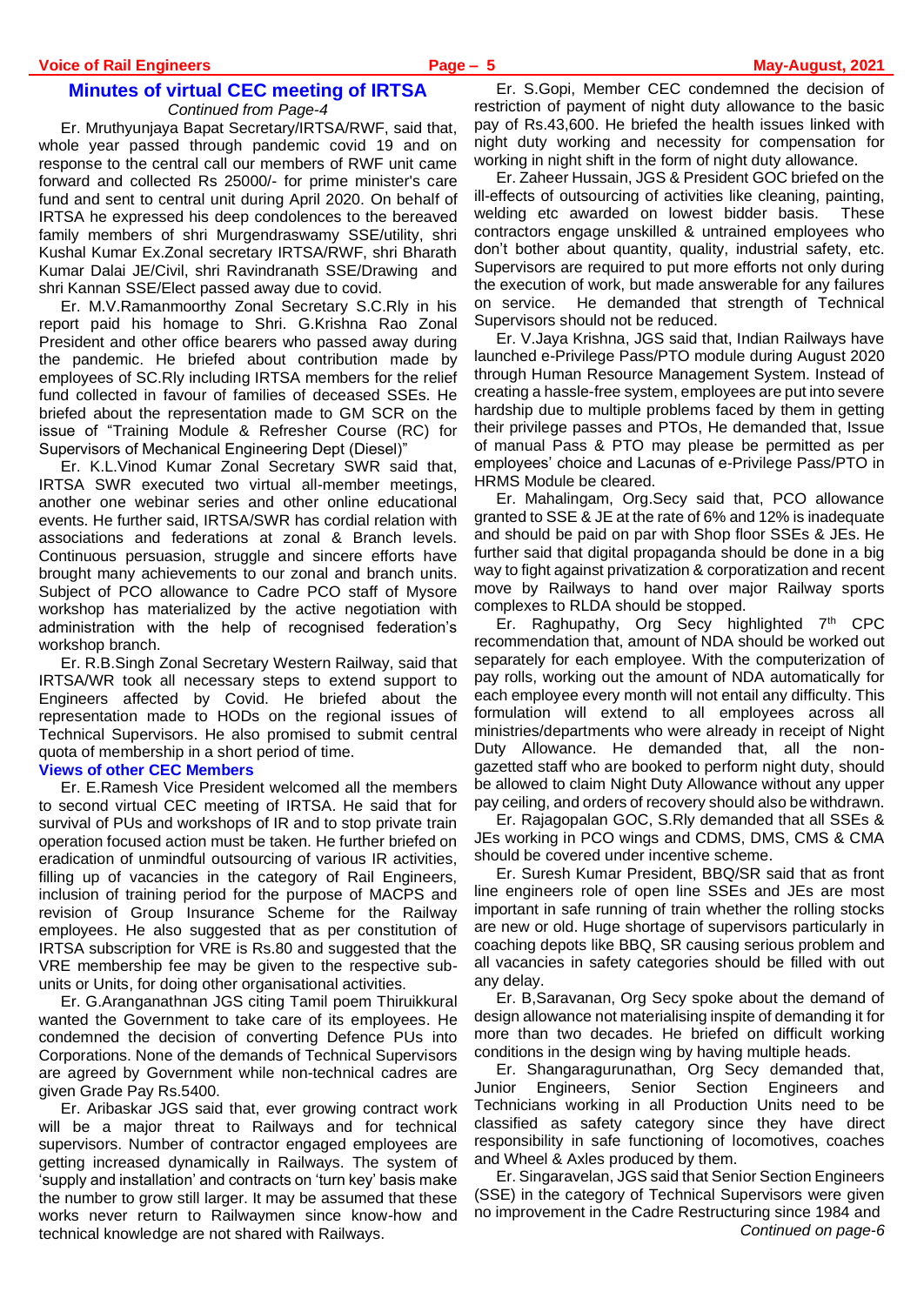Junior Engineers (JE) are eligible for only one promotion in their cadre as apparent from the following table - in spite of manifold increase in duties and responsibilities of the Technical Supervisors / Rail Engineers. There has been no upgrading or Cadre Restructuring of the Apex Grade of Group 'C' ever on the Railways – (either in 1979, 1984, 1993, 2003 or 2013). Consequently, there is extreme stagnancy & resultant frustration amongst the incumbents of the Apex Grade 'C – especially amongst the Technical Supervisors / Rail Engineers on the Railways. Hence Combined Cadre Restructuring of Group A, B and C services on the Railways should be done.

Er. Tavit Raju Secretary Tirupathy SC.Rly expressed his grief over loss of precious lives during the pandemic and paid homage to office bearers of SC Rly who passed away. He briefed about the social work done the Tirupathy Rail Engineers during the pandemic. Need of furniture for SSEs & JEs, transfer of supervisors, excluding SSEs from bio metric attendance, etc were some of the achievements of Tirupathy workshop unit, he said. One of the long pending issue of seniority of Electrical Technical Supervisors are under persuasion.

Er. MMVGK Raju Secretary Lalguda workshop said that we are in grievous situation and all should adhere to the Covid protocol. He appealed to all to take vaccination which is one of the main weapon to fight against corona virus.

Er. Syed Azamathula, Advisor said that CMT supervisors Pay level demand should be persuaded vigorously, should be granted PCO allowance and they should be classified as safety category.

Er. Vetri Vel Secretary BBQ depot expressed his anguish over step motherly treatment to open line staff & Engineers, who worked 100% during pandemic to operate freight & passenger trains. But they have received nil support from administration even in supply of corona safety kits. He demanded that all supervisors posts should be filled as per bench mark and other department works should not be forced on Mechanical supervisors.

Er. Vignesh Kumarn, Member CEC demanded for the withdrawal of Railway Board letter on Annual target of surrenders through Work Studies by Zonal Railways for the year 2021-22, since fixing target for surrender of posts without any scientific study about the work content and without taking into account forecasted increase in Railway business after Covid pandemic is not desirable

Er. Yoga Sreenevasa, Member CEC said that, Execution of work through employees hired by Railway contractors who are neither qualified nor trained is more difficult and involves high risk. In the absence of Railway Technicians or a smaller number of them available, most of the responsibilities & accountabilities fall on the heads of JE & SSE. Employees hired by Railway contractors are grossly under paid so they cannot form a reliable competent workforce. Tendency to bypass or skip procedures and to push in inferior quality materials or services are major threat not only for this category employees but for Railways and its customers.

Er. Karthikeyan EWS/AJJ/ S.Rly demanded full of actual medical expenditure incurred by serving Railway employees for self-medical treatment at private hospitals against emergency medical treatment for COVID-19 recovery.

Er. Ravi, JGS highlighted Hazardous & strenuous working conditions and its related allowances and demanded Grant of Risk & Hardship allowance for JEs & SSEs as applicable from the Risk & Hardship Matrix recommended by 7th CPC.

Member Engineers, Kalyan Banerjee CLW, Dayananda Rao RWF, YRS. Bajerjee ICF, Surjit Singh RCF, Pavithran SWR, Harminder Singh RCF, Anup Baipai NR, K.Subramaniam SCR, Jatana RCF, Sekar ICF, Suresh SWR, Hari WR, Subir Rai WR, Baldev Raj RCF, Nanya Naik, Ramakrishnan SWR, Thirumaran GOC S.Rly, K.Sreedharachari SCR, Amith Rathi RCF, Tamilmaran S.Rly, Bedi Amristar NR, S.K.Bharh RCF and others participated actively in the deliberations.

For point of redistribution of Funds of VRE, CEC office bearers Ashok Chowdrey & Ragupaty suggested for continuance of hard copy of VRE since it is a handy reference document to keep. K.V.Ramesh clarified that subscription for VRE is not part of membership contribution of IRTSA under constitution of IRTSA and submitted that annual membership subscription for IRTSA is Rs.200 only. Subscription for Voice of Rail Engineers Rs.100 is to contributed separately.

#### **Line of action for pursuance of demands**

K.V.Ramesh proposed the line of action, Virtual CEC Meeting of IRTSA held on WhatsApp on a dedicated platform titled as "Virtual CEC Meet IRTSA" on 20th June 2021 resolved for

1) Joining Railwaymen struggle in protest against Privatisation of Trains & Corporatisation of PUs and release of arrears of DA/DR from 1.1.2020.

2) CEC resolved to urge up on the government for acceptance main demands adopted in the meeting.

3) Considering the condition prevailing in the country as a whole, Further line of action will be decided by Central President in consultation with General Secretary for pursuance of demands. – Line of action was adopted by CEC IRTSA unanimously.

M.Bhatnagar in his thanks giving speech said, Respected President, General Secretary, Er Darshan Lal President RCF unit. I am overwhelmed by your kind words for me. I owe my gratitude to all CEC member & Respected speakers who shared their views in this meeting. I humbly accept the responsibility you have given to me. I also thank Er K V Ramesh for beautifully conducting this virtual meeting. I also thank the IRTSA RCF Unit for their co-operation. I thank the Almighty for giving me an opportunity to work with such great Association and great leaders of IRTSA. With warm wishes I thank everyone.

President and General Secretary in their concluding speech called upon all the members to motivate all Rail Engineers to participate in all the programmes going to be organised in the future and also appealed to make all out effort to complete the membership drive and send the central quota.

K.V.Ramesh Convener thanked all the members CEC IRTSA for participating in the virtual CEC meeting with enthusiasm even during the pandemic. He posted the message of General Secretary that the issue of change of name of the Association will be discussed in the physical meeting. All the views expressed by the members will be taken into consideration.

Finally, he thanked Patrons, Central President, General Secretary, Working Presidents, Sr. Vice Presidents, Zonal Secretaries and all the CEC office bearers for making this virtual CEC meeting a grand success. ¤¤¤¤¤¤¤¤¤¤¤¤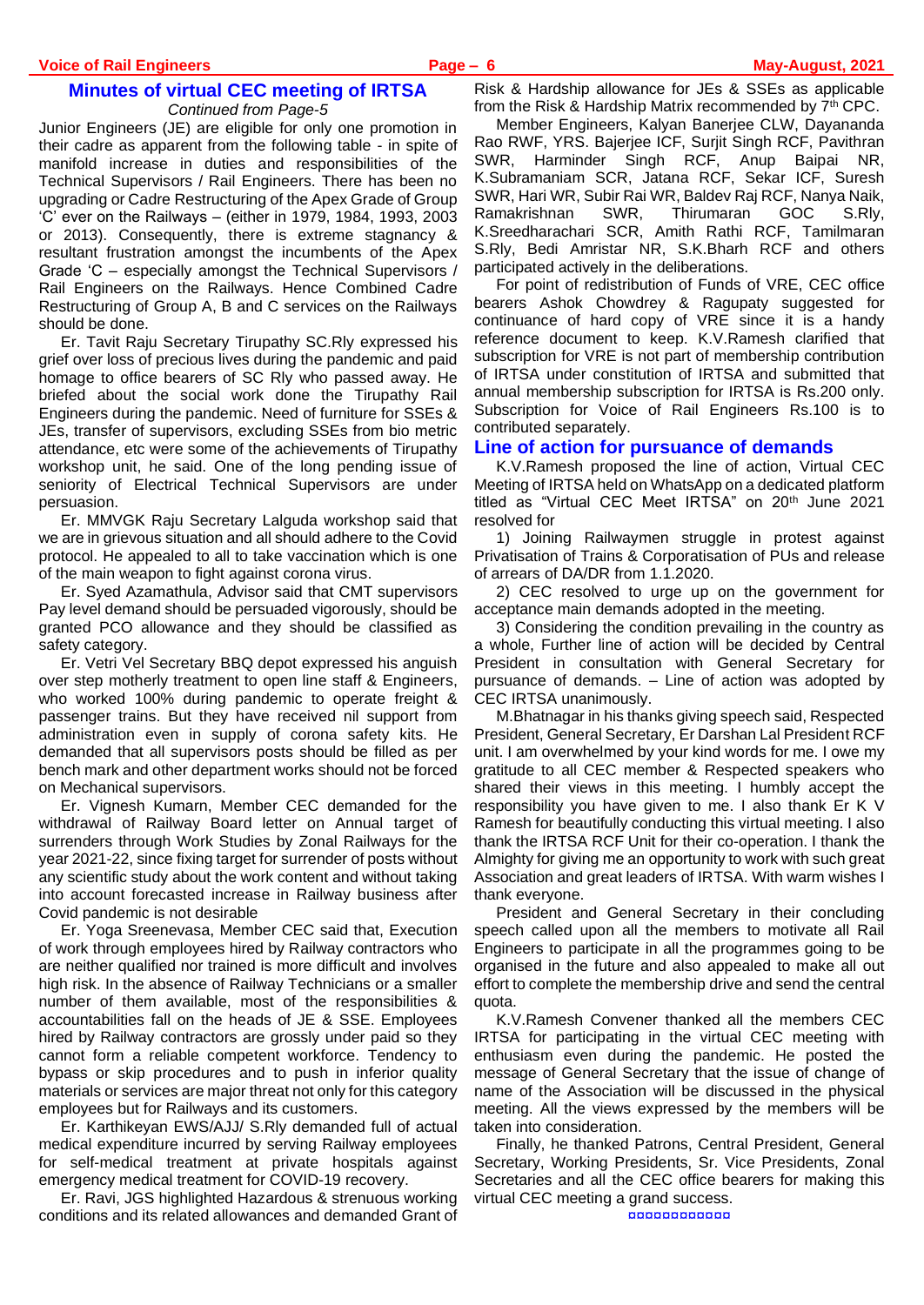# **RAILWAY BOARD ORDERS**

#### **Railway Board letter No. K(MPP)/2021/1/17 (RBE No. 45/2021) dated 06.07.2021 Sub: Safety and Other Safety Categories – Revision of list & Format.**

Railway Board vide letter no H(NG)1/2018/PM1/51 dated19.02.2019 (RBE no. 28/2019), E(NG)1/2010/PM1/19 dated 06.05.2019 (RBE no.74/2019), E(NG) 1/2010/PM1/19 dated 06.01.2020 (RBE no. 02/2020) & E(NG) 1/2010/PM1/19 Duplicate dated 23.02.2021 (RBE no.11/2021) has made revision in list of "Safety Categories'. The revised lists are enclosed as Annexure I and Annexure II.

All Zonal Railways/PUs are requested to feed the requisite safety category data as given in the enclosed Annexure I and Annexure II. The revised lists become operative for the data of April 2021 onwards, each month data for PCDO items<br>should be fed at the Railway's website at at the Railway's website at url: 10.50.19.91/mpptrial by 15th of the next month.

Annexure-I

| Revised safety categories posts                                                                                   |  |  |  |  |
|-------------------------------------------------------------------------------------------------------------------|--|--|--|--|
| <b>Annexure-VI (Safety categories)</b>                                                                            |  |  |  |  |
| Railway                                                                                                           |  |  |  |  |
| <b>CATEGORY</b>                                                                                                   |  |  |  |  |
| A1. All Non-gazetted station Masters/Station Managers<br>performing duties in platforms, yards, cabins and online |  |  |  |  |
| (including those<br>still designated as<br>Dy.<br>Station                                                         |  |  |  |  |
| Supdt./Station Supdt., Yard Master/Assistant Yard Master,                                                         |  |  |  |  |
| Traffic Transportation/Movement<br>Cabin<br>Master,                                                               |  |  |  |  |
| Inspectors).                                                                                                      |  |  |  |  |
| A2. Controllers (All Grades) Section Controllers/ Chief                                                           |  |  |  |  |
| Controllers                                                                                                       |  |  |  |  |
| A3. Guards (All Grades) Guards (Goods/Passenger/Mail                                                              |  |  |  |  |
| Express). Asstt. Guards/Brakes man                                                                                |  |  |  |  |
| Total (A1-A3)                                                                                                     |  |  |  |  |
| A4. Gateman/Gatekeeper (Traffic)                                                                                  |  |  |  |  |
| A5. Cabin man/Leverman/Pointsman, Pointsman 'A'<br>&                                                              |  |  |  |  |
| Pointsman 'B' (including those still designated as Taken                                                          |  |  |  |  |
| Porter/Traffic Porter//Switchman/Leverman/Cabin man)                                                              |  |  |  |  |
| <b>Total Pointsman (A4-A5)</b>                                                                                    |  |  |  |  |
| <b>B1. Loco Pilots</b>                                                                                            |  |  |  |  |
| (Mail/Express/Passenger/Goods/Shunting)                                                                           |  |  |  |  |
| B2. Shunting Master/Shunting Jamadar                                                                              |  |  |  |  |
| <b>B3. Asstt Loco Pilots</b>                                                                                      |  |  |  |  |
| B4. Loco inspectors/ Driving instructors                                                                          |  |  |  |  |
| B5. Crew controllers (all grades)                                                                                 |  |  |  |  |
| B6. Power controller/ Traction Loco Controller/Traction                                                           |  |  |  |  |
| Power controller/Traction sub-station Operator.                                                                   |  |  |  |  |
| <b>Total Loco Running (B1-B6)</b>                                                                                 |  |  |  |  |
| C1. JE/SSE (P Way)                                                                                                |  |  |  |  |
| C2. JE/SSE (Track Machine)                                                                                        |  |  |  |  |
| C3. JE/SSE (Bridges)                                                                                              |  |  |  |  |
| C4. JE/SSE (Works)                                                                                                |  |  |  |  |
| <b>Total JE/SSE (Civil Engineering (C1-C4)</b>                                                                    |  |  |  |  |
| C5. Track Maintainer G, II, III, V (Mate, Keyman, rack                                                            |  |  |  |  |
| man, Gateman, Patrolman, Trolley man)                                                                             |  |  |  |  |
| C6. Blacksmith, Welder                                                                                            |  |  |  |  |
| C7. Technician (Track Machine)                                                                                    |  |  |  |  |
| C8. Bridge Technician (Saran, Rivetter, Welder,                                                                   |  |  |  |  |
| Blacksmith, Grinder, Fitter, Machinist, Turner, Driller)                                                          |  |  |  |  |
| C9. Helper of Blacksmith/Welder                                                                                   |  |  |  |  |
| C10. Helper (Bridge Technician)                                                                                   |  |  |  |  |
| C11. Helper (Track Machine)                                                                                       |  |  |  |  |
| <b>Total Engineering except Supervisors (C5-C11)</b>                                                              |  |  |  |  |

| D1. JE/SSE (Signal)                 |  |
|-------------------------------------|--|
| D2. Signal Maintainer               |  |
| <b>Total Signal Dept (D1-D2)</b>    |  |
| <b>E1. JE/ SSE (C&amp;W)</b>        |  |
| <b>F1. Counsellors of all Depts</b> |  |
| <b>All Other Safety Categories</b>  |  |
|                                     |  |

**Total**

| Annexure-2                                                   |
|--------------------------------------------------------------|
| <b>Annexure VIA (Other Safety Categories)</b>                |
| A. Operating                                                 |
| <b>B. S&amp;T</b>                                            |
| B.1 Technician (Tele)                                        |
| B2. Technician/Signal, including Blacksmith (Signal)         |
| B3. SSE/JE (Workshop) [Axle Counter Production and           |
| Inspection, Production & Overhauling of relays Token-        |
| less Block Instrument testing] (Only those posts which       |
| field visits for installation, testing<br>require<br>and     |
| measurement)                                                 |
| B4. SSE/JE (Tele)                                            |
| B5. Assistant (S&T) [attached to Technician (Signal) and     |
| Technician (Tele)                                            |
| <b>C.</b> Electrical                                         |
| C1. Tower Wagon Driver                                       |
| C2. SSE (TRD)                                                |
| C3. JE (TRD)                                                 |
| C4. SSE (TRS)                                                |
| C5. JE (TRS)                                                 |
| C6. SSE (Electrical)                                         |
| C7. JE (Electrical)                                          |
| C8. Fitters AC Sheds                                         |
| C9. Fitters TL/AC                                            |
| C10. Sr. Elect Foreman/Chargeman                             |
| C11. Sub station Operator for General Services               |
| C12. Shop Suptlt, /sstt Shop Supdt (Mech/Elect)              |
| C13. Auto/ Forklift/Crane/Traverser Drivers, Slingers,       |
| Gunners                                                      |
| C14. SSEs/JEs (Elect)[Open line/Workshop including           |
| Loco sheds and depots]                                       |
| C15. Assistants in Level-1 (erstwhile Helper Grade-II        |
| and Grade-I Khalasi/Khalasi helper) attached to              |
| Supervisors and Technicians listed in No. C14.               |
| C16. Technicians (including Sr. Technicians) or all grades   |
| in trades of fitter, Electrician, Machinist/Turner, Riveter, |
| Blacksmith, Motor vehicle Driver, Tower wagon driver,        |
| Motor Trolley Driver in open line and workshop/ Depot,       |
| Loco sheds/DEMU/ MEMU Sheds, in TRD and TL/AC of             |
| Elect. (G)                                                   |
| C17. Technicians of TRD (all grades)                         |
| D. Mechanical                                                |
| D1. SSE (Loco)                                               |
| D2. JE (Loco)                                                |
| D3. Fitters DSL Sheds                                        |
| D4. Fitters C&W                                              |
| D5. Fitter Mill Wright                                       |
| D6. Fitter Welders                                           |
|                                                              |
| D7. Crane Driver                                             |
| D8. Fitter Loco                                              |
| D10. Chemical & Met. Asstt.                                  |
| D11. Chemical & Met. Supdt. (CMS)                            |
| D12. SSEs/ JEs (Mech/Elect) [Open line/workshop              |
| including Loco sheds and depots]                             |

……. Continued on page-8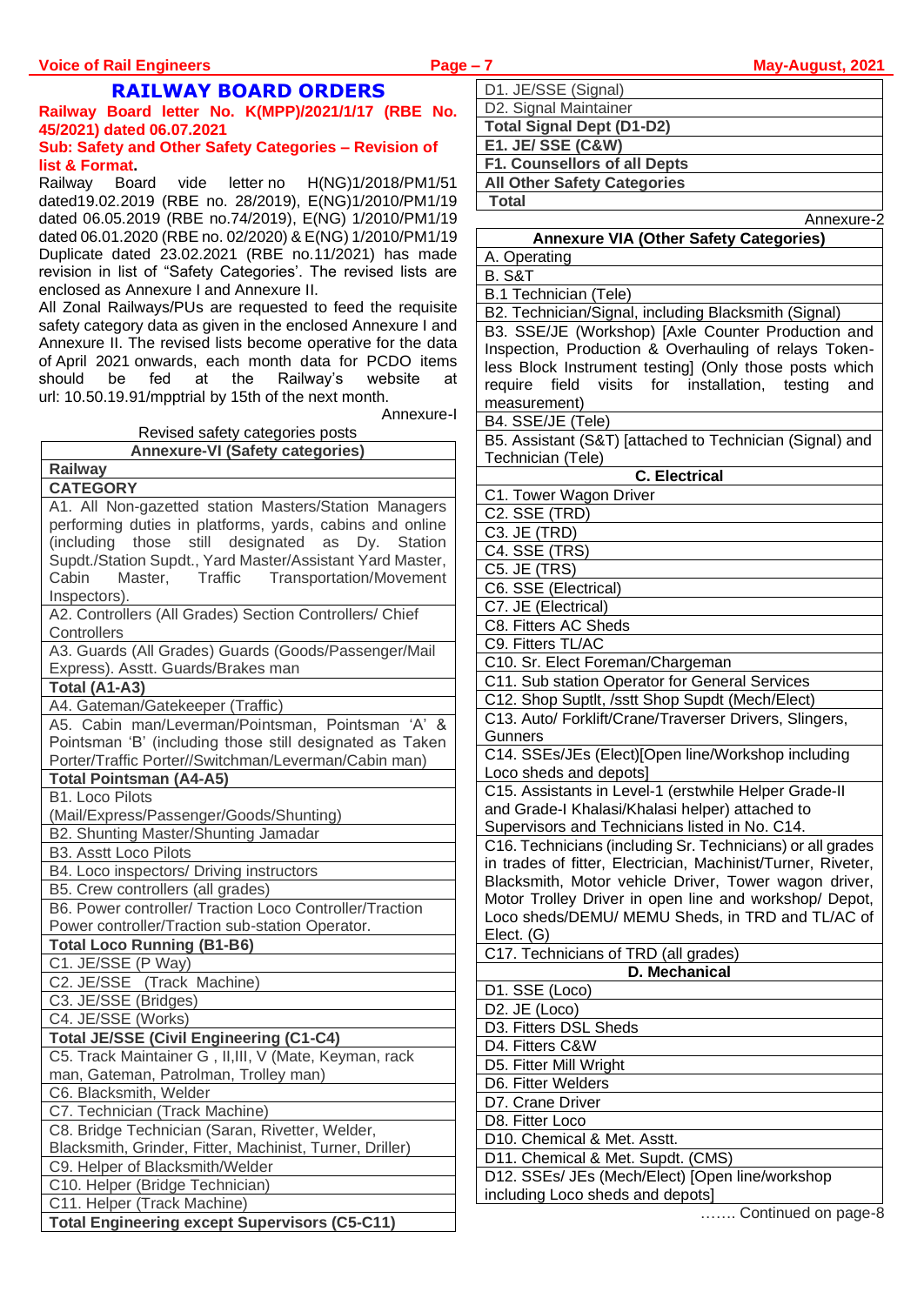#### **Railway Board Orders ….. Continued from page-7**

D13. Assistants in Level-1 (erstwhile Helper Grade-II and Grade-I Khalasi/ Khalasi helper) attached to Supervisors and Technicians listed in No. D12.

D14. Auto/Forklift/Crane/Traverser Drivers, Slingers, **Gunners** 

D15. Technicians (including Sr. Technicians) of all grades in trades of fitter, Electrician, Machinist / Turner, Riverter, Blacksmith, Motor vehicle Driver, Tower wagon driver, Motor Trolley Driver in open line and workshop/ Depot, Loco sheds/ DEMU/ MEMU Sheds, in TRD and TL/AC of Elect. (G)

D16. SPA/Machine, Pump, Compressor Operator.

#### **Rate of Interest on GPF and other similar funds w.e.f. 1st July, 2021 for 2nd Quarter of financial year 2021-2022 Dept of Economic Affair's Resolution F.NO. 5(4)- B(PD)/2021 dated 5th July 2021**

It is announced for general information that during the year 2021-2022, accumulations at the credit of subscribers to the General Provident Fund and other similar funds shall carry interest at the rate of 7.1% (Seven point one percent) w.e.f. 1<sup>st</sup> July, 2021 to 30<sup>th</sup> September, 2021.

This rate will be in force w.e.f. 1<sup>st</sup> July, 2021. The funds concerned are:

- 1. The General Provident Fund (Central Services).
- 2. The Contributory Provident Fund (India).
- 3. The All India Services Provident Fund.
- 4. The State Railway Provident Fund.
- 5. The General Provident Fund (Defence Services).
- 6. The Indian Ordnance Department Provident Fund.
- 7. The Indian Ordnance Factories Workmen's Provident Fund.
- 8. The Indian Naval Dockyard Workmen's Provident Fund.
- 9. The Defence Services Officers Provident Fund.
- 10. The Armed Forces Personnel Provident Fund.

**Railway Board letter No. E(W)2020/PS5-2/7 (RBE No. 43/2021) dated 30.06.2021**

**Sub: Extension of validity of Passes/PTOs consequent to lockdown measures notified to prevent the spread of COVID-19.**

The demands received from National Federation of Indian Railwaymen (NFIR), All India Railwaymen's Federation (AIRF) and others for extending the normal validity period of Passes/PTOs consequent to lock down measures notified by State Governments to contain the spread of second wave of Covid-19, have been examined in consultation with Commercial & Finance Directorates of Railway Board.

2. Keeping in view the exceptional circumstances, the Competent Authority has accorded approval for extension of validity of unused Privilege Passes (PP)/PTOs, Post Retirement Complimentary Passes (PRCP) and Widow Passes (WP) (i.e. Passes/PTOs) of Calendar Year 2020 & 2021 drawn from 01.11.2020 onwards and for issue of Year Ending Passes/PTOs of Calendar Year 2020, upto 30th Sep 2021.

3. While extending the validity of Passes/PTOs, the following guidelines may be kept in view:-

(i) Even in cases where ticket booking has been made but no journey is actually performed on the already drawn Passes/PTOs, validity extension upto 30th Sep. 2021 may be granted by Pass Issuing Authorities (PIA), after obtaining necessary declaration in this regard.

(ii) The Year Ending Passes/PTOs of 2020, if due, may be issued till the last date of extended validity period i.e. 30 Sep

. 2021. However, such Passes/PTOs shall be valid for travel upto 30th Sep. 2021 only, irrespective of the date of issue.

(iii) The Railway Servants, who had retired during the lockdown period and could not draw PP/PTOs as per entitlement while in service, may be permitted to draw PPs/PTOs as admissible under the Railway Servants (Pass) Rules, 1986 (Second Edition — 1993), as a special dispensation. PP/PTOs in such cases may be issued on the above lines, reckoning the date of retirement as notional date of issue of PP/PTO.

(iv) In case of full set Passes/PTOs, whose validity expired but only half-set has been used for onward journey, the validity of such Passes/PTOs may be extended upto 30th Sep, 2021. If the beneficiary is stuck in outstation, the validity extension may be done by the nearest PIA.

(v) The validity of Transfer Passes, Kit Passes, Settlement Passes, School Passes and Special Passes on medical grounds, etc. which have already been issued but unused may be extended upto 30th Sep. 2021, taking due note of associated conditions of such Passes and requirements in view.

(vi) The validity of Passes/PTOs, etc issued to the officials of Railway Audit Department and also the officials of other Departments serving Indian Railways on deputation, may also be extended upto 30th Sep. 2021.

(vii) The validity of Complimentary 'Admin' Cheque Passes admissible to non-railway servants viz., Staff of Commission of Railway Safety, Sahayaks (Licensed Porters), full time regular staff employed in quasi-Railway Institutions/Federations/Recognized Unions/SBF Units, etc with validity period at par with Railway Servants, may also be extended upto 30th Sep. 2021.

4. The Zonal Railways & PUs may advise all the PIAs under their control to take necessary action accordingly and not to stipulate any specific date/time limit on their own for receiving requests for validity extension, issue of Year Ending Passes/PTOs of 2020 etc and to entertain the same till the last day of extended validity period i.e. 30th Sep 2021 to avoid crowding and rush in Pass Sections.

5. Fresh Passes/PTOs to be issued henceforth against the current calendar year (i.e. 2021) account shall be for the normal validity period (i.e. Five months) only.

This issues with the concurrence of the Finance Directorate of the Ministry of Railways.

#### **Railway Board letter No No. PC-VII/2020/HRMS/16, dated: 25.06.2021**

#### **Sub: Implementation of various modules of HRMS- reg.**

In view of surge in COVID-19 cases, all the Field Units were allowed to operate various modules of HRMS as per manual practice also till 30.06.2021 while keeping HRMS as preferred option vide Board's letter dated 19.05.2021.

2. Considering the present situation, it has now been decided by the Competent Authority that the present practice as advised vide Board's letter dated 19.05.2021 may continue till 31.07.2021.

#### **Railway Board letter No. E(NG)I-2021/CR/1, RBE No 42/2021, dated 22.06.2021**

**Sub:- Extension of timeline for submission of Annual Performance Assessment Report (APAR) in respect of Group 'C' personnel of Indian Railway for the year 2020- 21 – regarding.**

Ministry of Personnel, Public Grievances and Pensions (Department of Personnel and Training) vide their Office Memorandum No. 21011/02/2015-Estt.(A-II)- Part. II dated ……. Continued on page-9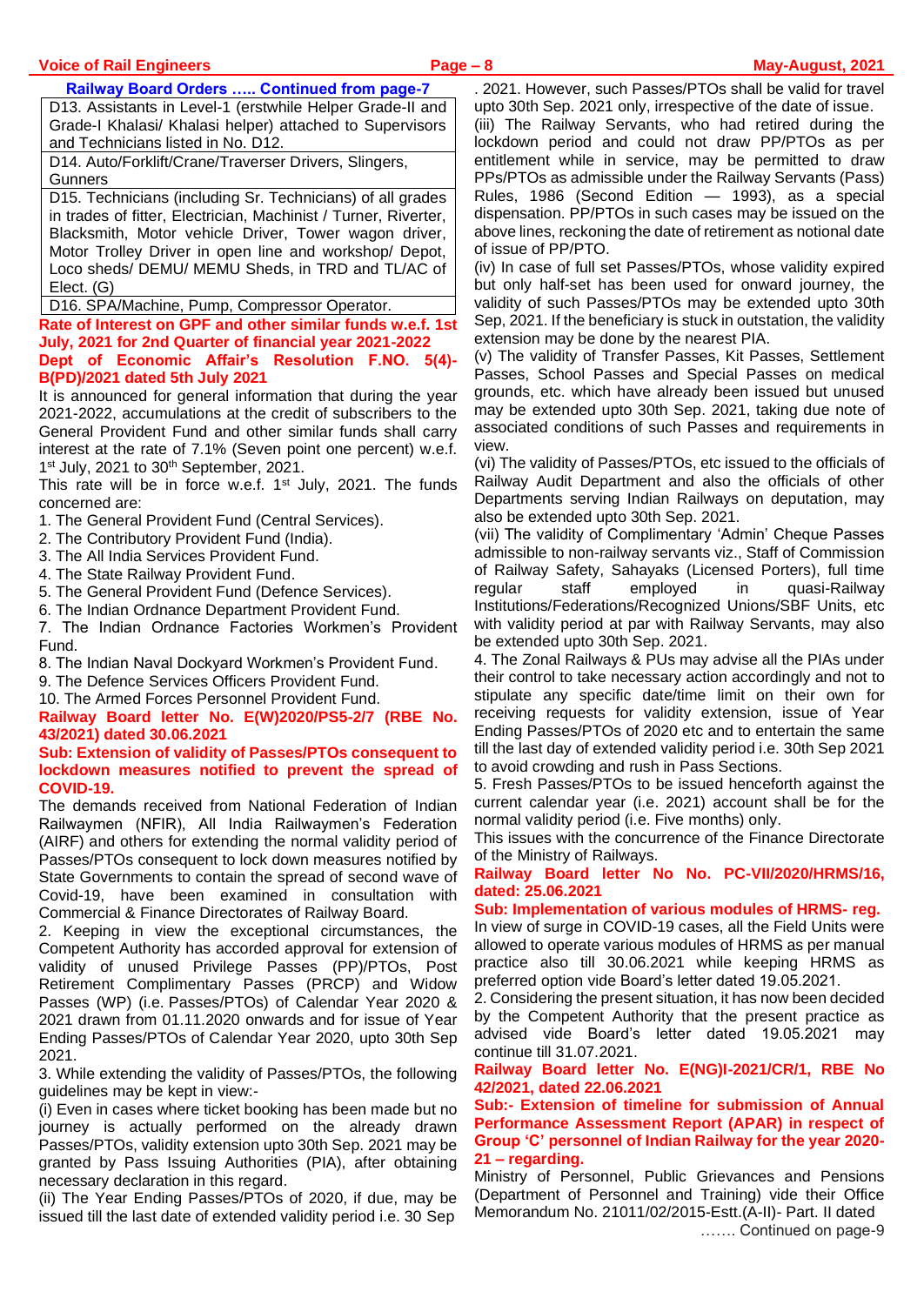#### **Voice of Rail Engineers Page – 9 May-August, 2021**

#### **Railway Board Orders ….. Continued from page-8**

14.04.2021 have extended the timeline for submission of Annual Performance Assessment Report (APAR) in respect of Group 'A', 'B" and 'C' officers of Central Civil Services for the year 2020-21. The same is enclosed for necessary action and compliance. The instructions/guidelines contained therein will apply mutatis mutandis on Zonal Railways also.

**No. 2018/TransCell/Health/CGHS (eOff.No.3270783) Dated: 16.06.2021**

**Sub: Implementation of Health Delivery System & Emergency Treatment in Railway Empanelled Private Hospitals Revised Instructions.**

Ref: Board's letters no: 2018/TransCell/Health/CGHS dated 28.12.2020 and 15.06.2021

In order to improve the health delivery system and emergency treatment in railway empanelled private hospitals, Board had approved a policy vide letter dated 28.12.2020 at Reference, above. Thereafter, a number of suggestions have been received. Based on these suggestions, Board (Member Finance and Chairman & CEO) have approved a policy, as detailed in subsequent paras.

(This is in supersession of instruction s contained in Board's letter No. 2018/TransCell/Health/CGHS (eOff.No.3270783) dated 28.12.2020 & 15.06.2021, as referred above.)

1) Railway medical beneficiaries (serving/retired) under emergency condition can get admission in any railway empaneled hospital without any prior referral. The empaneled hospital should not insist on referral from railway hospitals or demand advance in emergency conditions and the hospital will provide cashless/Credit medical facilities to patients.

2) The emergency conditions are defined in Memorandum of Understanding between CGHS empaneled hospitals and Government of India (CGHS Authorities) (Annexure-I) or as amended by CGHS from time to time and same will be applicable in Indian Railways.

3) The valid UMID Card/CTSE Card issued will be treated as identification as Railway Medical Beneficiary. Railways have to make sure that these cards are accepted in the empaneled hospital under the jurisdiction/empanelment.

4) Situation may arise where Railway hospital, after scrutinizing admission report submitted by empaneled hospital, finds that the patient is not suffering from an emergency. In such cases, the hospital bills upto the stage of such determination, shall be paid by Railway directly to Hospital. However, the patient can continue to avail treatment at the empaneled hospital, if so desired, by paying CGHS rates or hospital rates, whichever is less on the patient's cost, thereafter.

5) The nature and appropriateness of the emergency is subject to verification, which may be verified, inspected or medically audited by the nominated authority on random basis at its own discretion.

6) The Hospital will intimate all instances of patients admitted as emergencies (without prior permission) to the Railway authorities, at the earliest and within 24 hours and Railway will revert within next 24 hours, otherwise it will be treated as deemed approval. The empaneled hospital will clearly mention/certify the emergency condition as per MoU.

7) Railway Hospital as well as empaneled hospital will share the contact number and email address for communication for this purpose and will ensure to put on the website of Railways as well as of the hospital. The documents and approvals will be shared on the email to save the time and difficulties faced by the patients. The empaneled Hospital will not insist to

patients to get the approval of referral/extension from the Railway Hospital. Same will be coordinated and approved on the contact number and email by the empaneled Hospital and Railway Hospital.

8) Railway hospitals shall refer to the empaneled hospital for appropriate duration as per the package. In case of additional stay for treatment, same procedure will be followed as per para 6 & 7 above.

9) Also, the empaneled hospitals will provide the necessary treatment in OPD or otherwise to valid Railway Medical Beneficiary at the CGHS approved rates or hospital rates, whichever is less for the treatment in non-referral and nonemergency case at Railway Medical Beneficiary's cost.

10) Zonal Railways shall include provisions for conditions given from Para 1 to 9 above, in their MoU with the referral hospitals and also include that refusal to provide treatment to bonafide railway medical beneficiaries in emergency cases without valid ground would attract disqualification for continuation of empanelment. Also, MoU to be updated including removal of ambiguities accordingly.

11) The Zonal Railways shall keep above provisions in view, while projecting budget requirement under relevant head. Since expenditure is to be borne by Railways, the bills shall be paid by the Railway Unit which had empaneled the hospital, without making any reference or debit etc. to the Railway Unit to which beneficiary may belong.

12) Proper accountal & record of such payments may be maintained by Health Department to facilitate audit of such expenditure. (Railway Board Orders continue on page-11)

#### **Cabinet Secretary & Chairman JCM asked CRB & Department of Expenditure (DoE) to resolve the issue of grant of Group-B & GP Rs.5400 to SSEs & similarly placed supervisors in Railways.**

**Ref: Minutes of 48th meeting of NC (JCM) held on 26.06.2021 – Item No NC-48/12/21**

#### **Grant of Gazetted ststus to Senior Section Engineers (SSEs) of Ministry of Railways**

Chairman Railway Board informed that Railway management is keen to resolve the issue. The number of employees involved in the decision is about 70,000, for whom the 7<sup>th</sup> CPC did not recommend the gazetted status, A committee of secretaries also examined this issue, but it could not be resolved. He stated the element of direct recruitment in the SSE grade is from highly qualified candidates, but they currently stagnate at a low level without appropriate status.

Leader staff side, in his remarks, mentioned that the representation given to the 7<sup>th</sup> CPC by the Railways was erroneous, which has resulted into this injustice. The SSEs function 24 hours and have no proper carrer progression. The Direct Recruits SSEs appointed in Rs.4600 GP only get MACPS and no promotion, which is unfair. Secretary, Staff Side, also stated that SSEs are highly qualified and occupy a critical role, but the treatment given to them has always been unfair. He further said that when SSO's in Audit / Accounts and Railways have been given GP of Rs.5400, it should not denied to the SSE's and the similarly placed supervisors in Railways. He also informed that earlier SSE's and Chief Controllers were getting grade of 840-1200 which has been down-graded.

**Decision:- Chairman asked Chairamn Railway Board and DoE to resolve the issue expeditiously**.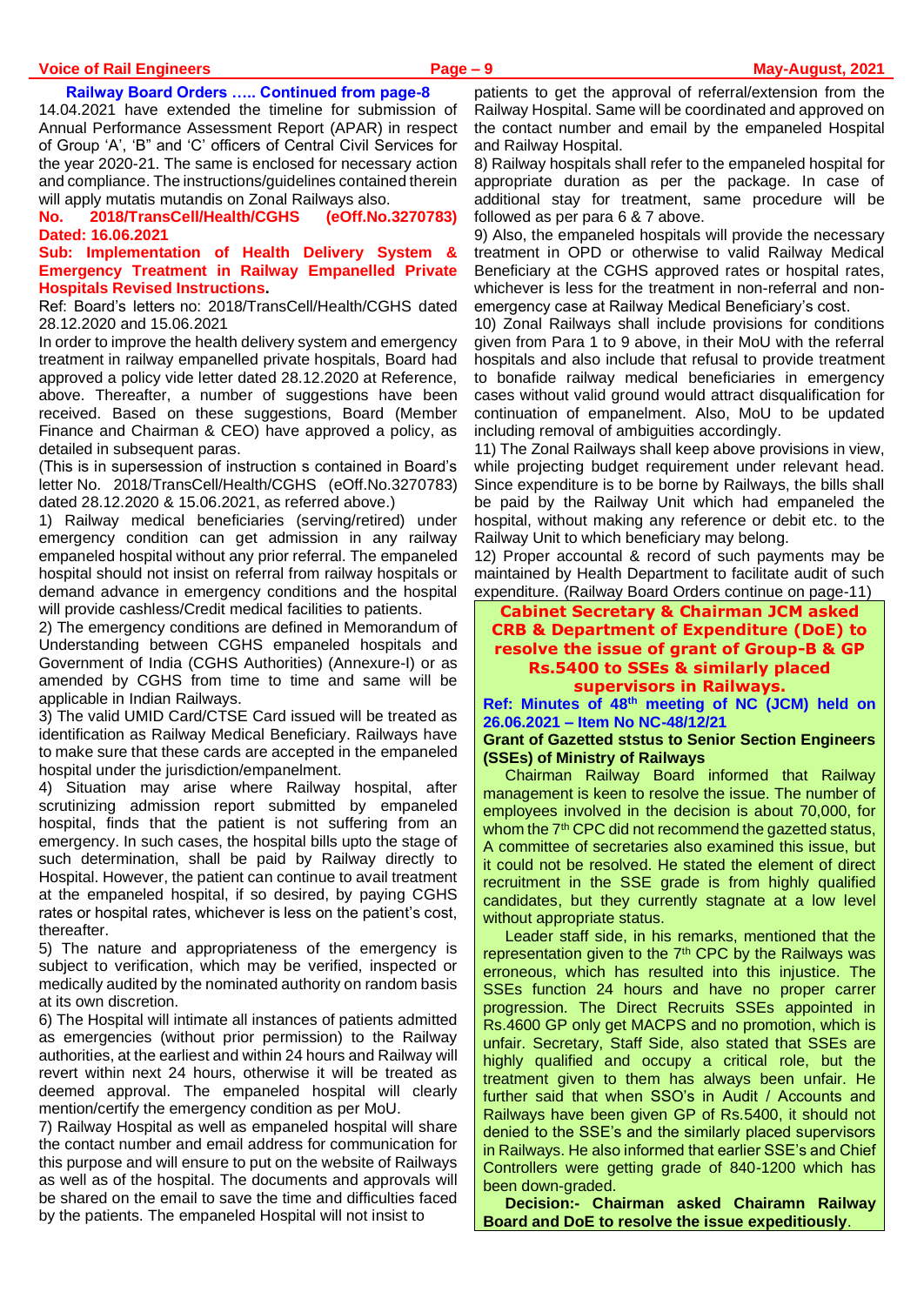# **INDIAN RAILWAYS TECHNICAL SUPERVISORS' ASSOCIATION**

**CHQ. 32, Phase 6, Mohali, Chandigarh-160055.***Email-gsirtsa@yahoo.com (***Ph***:0172-2228306, 9316131598)* No. IRTSA /CHD/AGM(CGB/CEC)/11/2021 Dated:27-08-2021

> **NOTICE FOR 56 th ALL INDIA ANNUAL CONFERENCE OF IRTSA TO BE HELD AT RCF KAPURTHALA ON 27th & 28th NOVEMBER, 2021**

- ➢ **56 th Annual Conference & Central General Body Meeting of Indian Railways Technical Supervisors Association shall be held at RCF Kapurthala on 27th & 28th November, 2021.**
- ➢ **CEC Meeting of IRTSA shall also be held in conjunction thereof, as per following programme.**
- ➢ **All the Members of CGB & CEC, all Zonal / Unit Secretaries IRTSA, are requested to attend the meeting(s) positively, along with other active members and Sub-unit Secretaries of their Zone.**

| <b>AGENDA OF THE MEETING</b>            |                                                                         |                                                                            |                                                                                 |  |  |  |  |  |
|-----------------------------------------|-------------------------------------------------------------------------|----------------------------------------------------------------------------|---------------------------------------------------------------------------------|--|--|--|--|--|
|                                         | 1) Inauguration                                                         |                                                                            | 8) a) Discussion on the problems of Rail Engineers of                           |  |  |  |  |  |
| 2) Address by President IRTSA           |                                                                         |                                                                            | Workshops, Production Units, Open Line Depots,                                  |  |  |  |  |  |
| 3) a) Report of General Secretary IRTSA |                                                                         |                                                                            | Diesel & Electric Loco / EMU Sheds, C&M Labs,                                   |  |  |  |  |  |
| b) Report on Account by Treasurer IRTSA |                                                                         |                                                                            | Drawing & Design Offices, IT & Store Depots etc.                                |  |  |  |  |  |
|                                         | 4) Report by Zonal Secretaries & CEC Members                            |                                                                            | b) Resolutions of Demands.                                                      |  |  |  |  |  |
|                                         | 5) Amendments in Constitution of IRTSA, if any.                         |                                                                            | c) Resolution on Line of Action for realization of                              |  |  |  |  |  |
|                                         | 6) Seminar on Role of Engineers in Railways<br>7) Update on Court Cases |                                                                            | demands.                                                                        |  |  |  |  |  |
|                                         |                                                                         |                                                                            | d) Election of CEC, IRTSA.<br>Any other point with the permission of the Chair. |  |  |  |  |  |
|                                         | <b>DETAILED PROGRAMME</b>                                               |                                                                            |                                                                                 |  |  |  |  |  |
| 1                                       | <b>CEC Meeting</b>                                                      | 26.11.2021 from 06.00 PM to onwards                                        |                                                                                 |  |  |  |  |  |
|                                         | a) Open Session & CGB Meeting                                           | 27.11.2021 from 10.00 AM to 05.00 PM                                       |                                                                                 |  |  |  |  |  |
| $\mathbf{2}$                            | b) Technical Seminar                                                    | 27.11.2021 from 6:00PM to 09:00 PM (Followed by Dinner)                    |                                                                                 |  |  |  |  |  |
|                                         |                                                                         | <b>Cultural Program</b>                                                    |                                                                                 |  |  |  |  |  |
|                                         | a) CEC Meeting                                                          | 28.11.21 from 09.00 to 10:00 AM                                            |                                                                                 |  |  |  |  |  |
| 3                                       | b) CEC & CGB Meeting:                                                   |                                                                            | 28.11.21 from 10:00 AM to 01:00PM                                               |  |  |  |  |  |
|                                         | c) Election of New CEC & Lunch                                          |                                                                            | 28.11.21 from 01.00PM to Onward                                                 |  |  |  |  |  |
| 4                                       | <b>Venue</b>                                                            | Waris Shah Hall & Community Hall, Rail Coach Factory Kapurthala-<br>144602 |                                                                                 |  |  |  |  |  |
| 5                                       | <b>Accommodation</b>                                                    | Hotel: Best Western and Hotel: Ramneek Kapurthala                          |                                                                                 |  |  |  |  |  |
| 6                                       | <b>Delegation fee</b>                                                   | Rs. 500 per Delegate                                                       |                                                                                 |  |  |  |  |  |
| $\overline{7}$                          | <b>Chief Guests of the Occasion</b>                                     | Sh. Shiv Gopal Mishra General Secretary AIRF &                             |                                                                                 |  |  |  |  |  |
|                                         |                                                                         | Dr. M. Raghavaiah General Secretary NFIR                                   |                                                                                 |  |  |  |  |  |
|                                         | <b>Guest of Honour:</b>                                                 |                                                                            | Sh. Harchandan Singh General Secretary IRTSA &                                  |  |  |  |  |  |
| 8                                       |                                                                         | Sh. M. Shanmugam President IRTSA                                           |                                                                                 |  |  |  |  |  |
|                                         |                                                                         | Sh. Sarvjit Singh General Secretary IREF                                   |                                                                                 |  |  |  |  |  |
| 9                                       | <b>Chairman Conference Committee</b>                                    | Sh. Darshan Lal, Zonal President RCF Mob. No. 8437043089 &<br>9463183922   |                                                                                 |  |  |  |  |  |
| 10                                      | <b>Convener, Conference Committee</b>                                   | Sh Mayank Kumar Bhatnagar Zonal Secy RCF Mob. 8437043273                   |                                                                                 |  |  |  |  |  |
|                                         | <b>Conference Committee</b>                                             |                                                                            | Sh. Jagtar Singh W/President RCF Mob No. 9875914065 &                           |  |  |  |  |  |
|                                         |                                                                         | 8437043338                                                                 |                                                                                 |  |  |  |  |  |
|                                         |                                                                         | Sh. Baldev Raj Mob No 9875914415 & 843703510                               |                                                                                 |  |  |  |  |  |
|                                         |                                                                         | Sh. Harminder Singh Mob No 8437043117                                      |                                                                                 |  |  |  |  |  |
| 11                                      |                                                                         | Sh. Surjit Singh Mob No8437043119                                          |                                                                                 |  |  |  |  |  |
|                                         |                                                                         | Sh. Rajesh Jatana Mob No. 8437043118<br>Sh. G P Singh Mob No. 8437041323   |                                                                                 |  |  |  |  |  |
|                                         |                                                                         | Sh. S K Bharti Mob No.9417911717                                           |                                                                                 |  |  |  |  |  |
|                                         |                                                                         |                                                                            | Sh. Gurjeet Singh Mob No.8437043069                                             |  |  |  |  |  |
|                                         |                                                                         | Sh. Surjeet Singh SSE/RCF Mob No. 9714301044                               |                                                                                 |  |  |  |  |  |
| 12                                      | <b>Treasurer, Conference Committee</b>                                  | Sh. Amrit Lal Chaudhary Mob No. 9816653951 & 8437053951                    |                                                                                 |  |  |  |  |  |
| 13                                      | <b>Information/Detailed Schedule</b>                                    |                                                                            | www.irtsa.net, e-mail, WhatsApp, Facebook                                       |  |  |  |  |  |
|                                         | Transportation<br>(From Jalandhar City Rly Station                      |                                                                            | Will be arranged on prior intimation one week before the                        |  |  |  |  |  |
|                                         |                                                                         | <b>Conference to:</b>                                                      |                                                                                 |  |  |  |  |  |
| 14                                      | (JUC) To Venue /                                                        | Sh. Surjeet Singh SSE/RCF Mob No. 9714301044                               |                                                                                 |  |  |  |  |  |
|                                         | <b>Residence/Accommodation)</b>                                         | Sh. Harinder Singh Mob No. 8437041378                                      |                                                                                 |  |  |  |  |  |
|                                         |                                                                         |                                                                            | Sh. Jagmohan Singh Mob No.8437043479                                            |  |  |  |  |  |
|                                         | <b>Reception Counter(s)</b>                                             |                                                                            | Sh. Gurvinder Singh Mob No. 8437043074                                          |  |  |  |  |  |
| 15                                      | at Jalandhar Rly Station & Venue                                        |                                                                            | Sh. Iqbaljeet Singh Mob.No.7589418992                                           |  |  |  |  |  |
|                                         |                                                                         |                                                                            | Sh. Amit Rathi Mob.No. 8427713488                                               |  |  |  |  |  |

….. *Continued on page-10*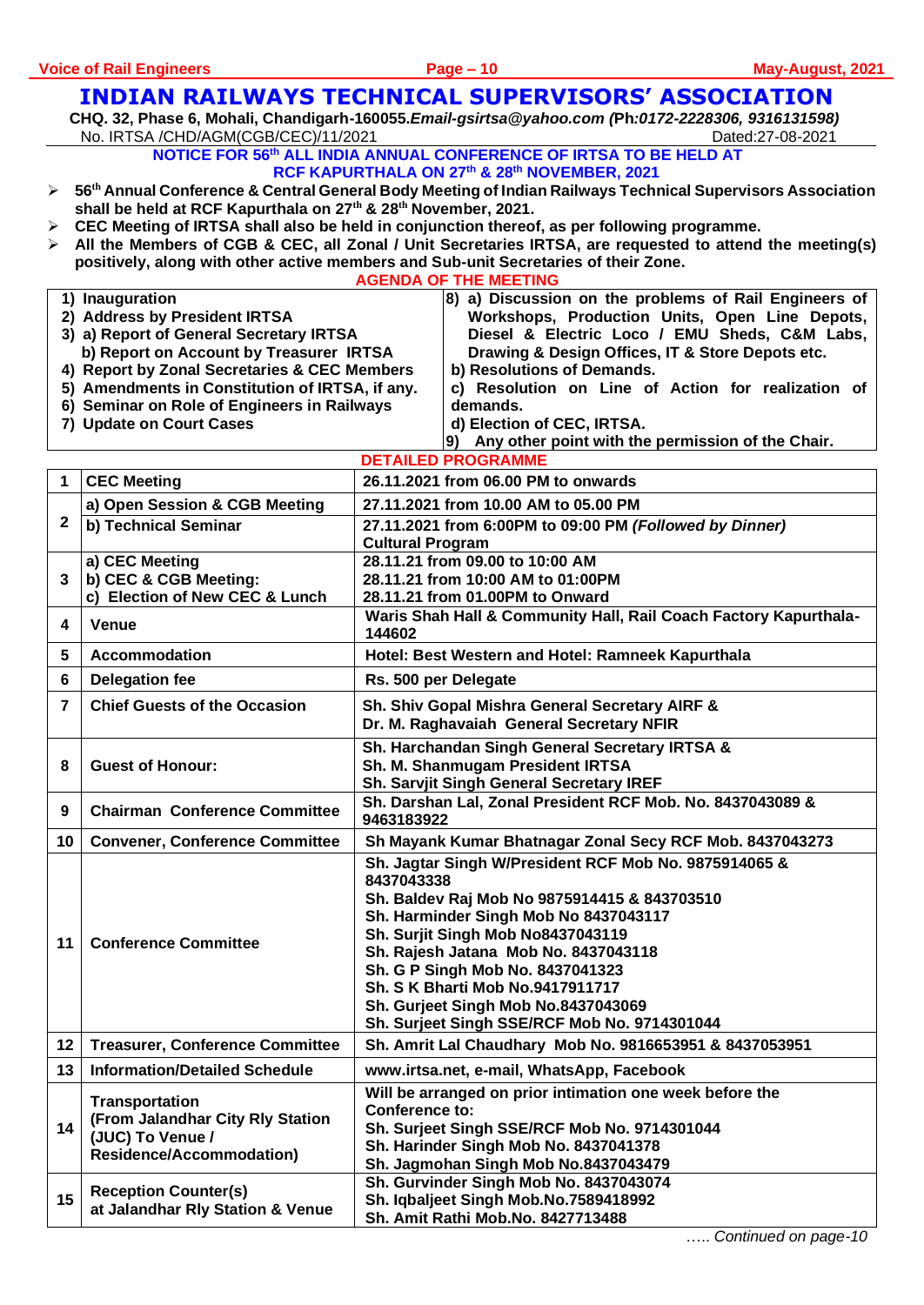## **Notice for 56th CGB**

Continued from page-10

**All CEC & CGB Members, Zonal / Unit & Sub-Unit Secretaries are requested to:**

- **i. Attend positively with other Active Members en-mass.**
- **ii. Advise all delegates to get their both sides "Train Reservations done in advance at the earliest.**
- **iii. Complete Membership Drive of IRTSA at the earliest.**
- **iv. Send Central Quota by Online Transfer or DD in favor of "Indian Railways Technical Supervisors Association" to: Shri ON Purohit Central Treasurer, IRTSA, 106 A, Suraj Nagar, Jodhpur-342008 (Mob: 09828024476).**
- **v. All participants need to follow the COVID-19 guidelines issued by MHA & state govt**

**Harchandan Singh General Secretary IRTSA**

¤¤¤¤¤¤¤¤¤¤¤¤

#### **Railway Board Orders**

**RBE No.: 52/2021, File No. PC-VII/2016/I/7/2/1, dated: 20.07.2021**

**Sub: – Revised rates of Dearness Allowance to Indian Railway employees w.e.f. 01.07.2021**

The undersigned is directed to refer to this Ministry's letter No. PC-VII/2016/1/7/2/3 dated 27.04.2020 vide which instalments of Dearness Allowance to Railway employees due from 01.01.2020, 01.07.2020 and 01.01.2021, were frozen and to say that the President is pleased to decide that the Dearness Allowance payable to Indian Railway employees shall be enhanced from the existing rate of 17% to 28% of the Basic Pay with effect from 1st July, 2021. The increase subsumes the additional instalments arising on 01.01.2020, 01.07.2020 and 01.01.2021. The rate of Dearness Allowance for the period from 01.01.2020 till 30.06.2021 shall remain at 17%.

2. The term 'basic pay' in the revised pay structure means the pay drawn in the prescribed Level in the Pay Matrix as per 7th CPC recommendations accepted by the Government, but does not include any other type of pay like special pay, etc.

3. The Dearness Allowance will continue to be distinct element of remuneration and will not be treated as pay within the ambit of Rule 1303 (FR 9(21)), Indian Railway Establishment Code, Volume-II (Sixth Edition – 1987) – Second Reprint 2005.

4. The payment on account of Dearness Allowance involving fractions of 50 paise and above may be rounded to the next higher rupee and the fractions of less than 50 paise may be ignored.

5. This issues with the concurrence of Finance Directorate of Ministry of Railways.

#### **Ref: Railway Board letter No:2021/11/28/Brief(Madhu), dated 18.05.2021**

#### **Sub: Reimbursement of expenses incurred on COVID-19 related treatment of Smt.Madhu at Moolchand Hospital, New Delhi.**

A copy of the petition submitted by Shri.Lal Chand Retired Railway employee, on the above subject is enclosed herewith. While examining the issue the following observations have been made:-

"The pandemic has already been declared as a disaster and Disaster Management Act has been invoked in this regard. People are running from pillar to post to get a bed for treatment. The rates for treatment have been notified by State Government.

Hence, rejection of IPD treatment claim is not proper. With a view to contain spread of the pandemic, it has also been decided to reimburse the cost of permissible OPD medicines.

In view of the above, all the zones/PUs are desired to consider such cases for reimbursement at the rate specified by the respective state governments where COVID positive reports have been submitted.

#### **Railway Board letter No.2020/E8&R/2(8)/1, dated 20.05.2021**

#### **Sub: Annual targets for surrenders through Work Studies by Zonal Railways for the year 2021-22**

1. In view of technological advancements in various fields of Railway working, including office working, few activities have become obsolete/reduced, whereas, role of few other activities is increasing. As such, there is need to study such activities and re-assess the staff requirements for these activities.

2. Accordingly, Zonal Railways to carry out the well established and scientific way of assessing the workload of said units/sub-units/categories through work studies.

3. The rationalization of manpower provision for various activities through work studies as above will enable the organization to surrender surplus posts identified from some of the activities and create the required posts from the money value generated for the other activities/areas, whose role has increased in the changed scenario. Accordingly, the targets for surrenders through work studies by Zonal Railways for the year 2021-22 have been approved by Board (CRB). The same is attached as annexure-I.

4. In terms of Para 'C' (item vii) of Board's letter no. E(MPP)/2010/1/67 dated 28.10.2016, posts surrendered after identification by work study should not be taken to pool of surrendered posts

**Targets of Zonal Railways through work studies for the year 2021-22**

| S.No. | <b>R</b> lys | Targets | S.No. | <b>R</b> lys | <b>Targets</b> |
|-------|--------------|---------|-------|--------------|----------------|
|       | СR           | 1400    | 9     | <b>NWR</b>   | 600            |
| 2     | ER           | 1300    | 10    | <b>SR</b>    | 1300           |
| 3     | <b>ECR</b>   | 400     | 11    | <b>SCR</b>   | 900            |
| 4     | <b>ECoR</b>  | 500     | 12    | <b>SER</b>   | 900            |
| 5     | <b>NR</b>    | 2350    | 13    | <b>SECR</b>  | 500            |
| 6     | <b>NCR</b>   | 400     | 14    | <b>SWR</b>   | 300            |
| 7     | <b>NER</b>   | 750     | 15    | <b>WR</b>    | 900            |
| 8     | <b>NFR</b>   | 650     | 16    | <b>WCR</b>   | 300            |

## **Railway Board letter No. E(W)2020/PS5-2/7, dated 19.08.2021**

#### **Sub: Clarification w.r.t. extension of validity of unused Passes.**

Ref: Board's letter of even number dated 30.06.2021.

Representations and RTI applications are being received in Board's office complaining that Pass Issuing Authorities (PIA) are not extending validity of partly used Passes in terms of Board's above referred letter and are deprived from using the Pass for unused portion. In this regard unused portion on Pass is illustrated below:-

On Pass issued for journey from Stations A to D with break journeys at Stations B & C, journey was performed only from Station A to B. The unused portions in such case are from Stations B to C and C to D.

2. In this context, attention is invited to Para-2 of Board's letter referred to above which categorically stipulates that extension of validity should be granted on all unused Passes/PTOs upto 30.09.2021.(Continued on Page-12)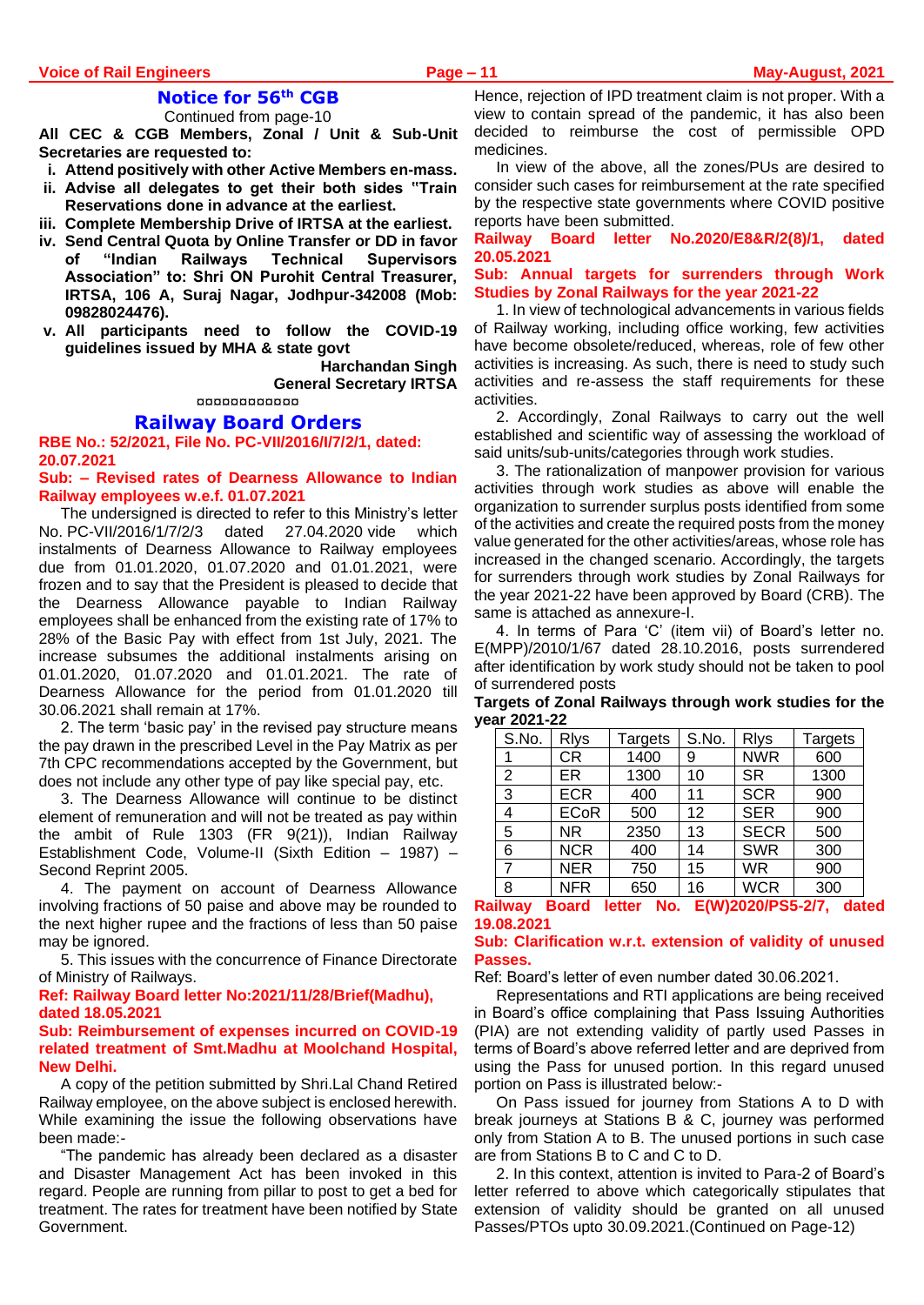#### **Voice of Rail Engineers Page – 12 May-August, 2021**

#### **Railway Board Orders ….. Continued from page-11**

In E-Pass Module of HRMS, all E-Passes, including partly used 'E-Passes have been revalidated in the system itself for booking of tickets including for unused portion, upto 30.09.2021. Considering the instructions issued vide Board's letter ibid and also in order to follow uniformity with E-Passes, the validity of Physical Passes should also be extended similarly. Accordingly, PIAs may be advised to take-necessary action to revalidate the partly used Physical Passes also upto 30.09.2021, if not already done.

#### **Railway Board letter No. E(NG)II/2018/RR-1/31, RBE No 59/2021**

#### **Sub: Restoration of Direct Recruitment to the posts in Level-7 of Senior Section Engineer (SSE).**

Ref: Railway Board's letters of even number dated 25.10.2018 & 2.9.2019.

Attention is invited to Board's aforementioned letters under reference conveying Board's decision to provisionally discontinue direct recruitment in the post of Senior Section Engineer (SSE).

2. The decision has since been reviewed and it has been decided to resume direct recruitment in this post.

**Ref: DoPT O.M No.35034/3/2015-Estt.(D), dated 13th July, 2021**.

#### **OFFICE MEMORANDUM**

**Subject: Cases pending or decided by Hon'ble High Courts/Central Administrative Tribunals regarding preponement of effective date of Modified Assured Career Progression Scheme – Order of the Hon'ble Supreme Court of India dated 28.4.2021 in CA No. 1579/21 (SLP (C) No. 15572/2019) of Union of India v/s R.K. Sharma & others – reg.**

The undersigned is directed to say that vide O.M. of even number dated 30.9.2020, Ministries/ Departments were advised to defend all cases or challenge the Orders of Court/Tribunal, as the case may be, which are contrary to Modified Assured Career Progression Scheme (MACPS) guidelines, since the matter relating to preponing the date of effect of the MACPS from 1.9.2008 (as provided in the scheme) to 1.1.2006, was sub-judice in a number of cases pending in the Apex Court, which have been tagged with SLP No. 10811-13/2018 of Uol v/s Ranjit Samuel, and that all similar matters were being heard together.

2. Though decision in the above mentioned cases is still awaited, the Hon'ble Supreme Court of India, in a related matter, has held that benefits under the MACPS cannot be claimed w.e.f. 1.1.2006. In its Order dated 28.4.2021 in Civil Appeal No. 1579/2021 [arising out of SLP (C) No. 15572/2019] of Union of India v/s R.K. Sharma & Others, the Hon'ble Apex Court has held as under:-

"7. For a better understanding of the dispute in these cases, it is necessary to examine the judgments of this Court in Balbir Singh Turn (supra) and M.V. Mohanan Nair (supra). The point that was considered by this Court in Balbir Singh Turn (supra) relates to the applicability of the benefit of MACPS from 01.01.2006. The Respondents therein approached the Armed Forces Tribunal which held that the benefit of ACP granted to an employee is part of the pay structure which affects the pay and also his pension. The Armed Forces Tribunal held that an ACP is not an allowance but a part of pay and therefore, in terms of the Government resolution, the employees were entitled for MACP w.ef. 01.01.2006. This Court in Balbir Singh Turn (supra) upheld the said finding recorded by the Armed Forces Tribunal. Instructions issued on 30.05.2011 were found to be contrary

to the resolution dated 30.08.2008 as, according to the resolution 01.01.2006 was the effective date for implementation of MACPS in matters relating to pay and dearness allowance.

8. In MV. Mohanan Nair (supra) a three Judge Bench of this Court considered the ACPS as well as the MACPS to hold that the schemes are in the nature of incentive schemes which were brought into force to relieve stagnation. This Court was of the considered view that the Respondents therein were entitled only to the benefit of next grade pay in the pay band and not to the benefit of grade pay of next promotional post. As the MACPS is a matter of Government policy pursuant to the recommendations made by the Pay Commission, this Court refused to accept submissions of the employees that MACPS should be made applicable w.e.f. 01.01.2006.

9. In view of the judgment of this Court in M.V. Mohanan Nair (supra), the Respondents and other similarly situated employees are entitled for financial upgradation under MACPS only to the next grade pay and not to the grade pay of next promotional post. It is clear from the resolution dated 30.08.2008 that the recommendation of the 6th Pay Commission was accepted by the Government and was made effective from 01.01.2006 in respect of civilian employees with regard to revised scales of pay and dearness allowances. In so far as the revised allowances other than dearness allowance, recommendation of the 6th Pay Commission were given effect from 01.09.2008. The judgment in M.V. Mohanan Nair (supra) clinches the issue. Benefits flowing from ACP & MACP Schemes are incentives and are not part of pay. The resolution dated 29.08.2008 is made effective from 01.09.2008 for implementation of allowances other than Pay and DA which includes financial upgradation under ACP & MACP Schemes. Therefore, the Respondents and other similarly situated officers are not entitled to seek implementation of the benefits of MACPS w.e.f. 01.01.2006 according to the resolution dated 29.08.2008. Moreover, the implementation of MACPS by granting financial upgradation only to the next grade pay in the pay band and not granting pay of the next promotional post w.e.f. 01.01.2006 would be detrimental to a large number of employees, particularly those who have retired. We find force in the submission made by the learned Additional Solicitor General that uniform implementation of MACPS for civilian employees w.e.f. 01.01.2006 would result in large scale recoveries of amounts paid in excess.

10. In view of the above, we set aside the judgment of the High Court and allow these Appeals."

3. Accordingly, in terms of the existing MACP guidelines, and in light of above mentioned order dated 28.4.2021, all Ministries/Departments are, therefore, advised to dispose of all pending grievances seeking grant of benefit w.e.f. 1.1.2006 under the MACP Scheme, and also. to defend the various pending Court Cases or to take immediate suitable action for appealing against such judgments which are contrary to the existing policy, as upheld by the Hon'ble Apex Court in the instant case.

**Ministry of Finance, Department of Expenditure ID Note No. 2/5/2017-EII (B),pt, dated 04.08.2021**

**Subject: Implementation of recommendations of 7th CPC relating to grant of House Rent Allowance (HRA) for central Government employees.** 

O/o Controller General of Accounts may refer to their ID Continued on Page-13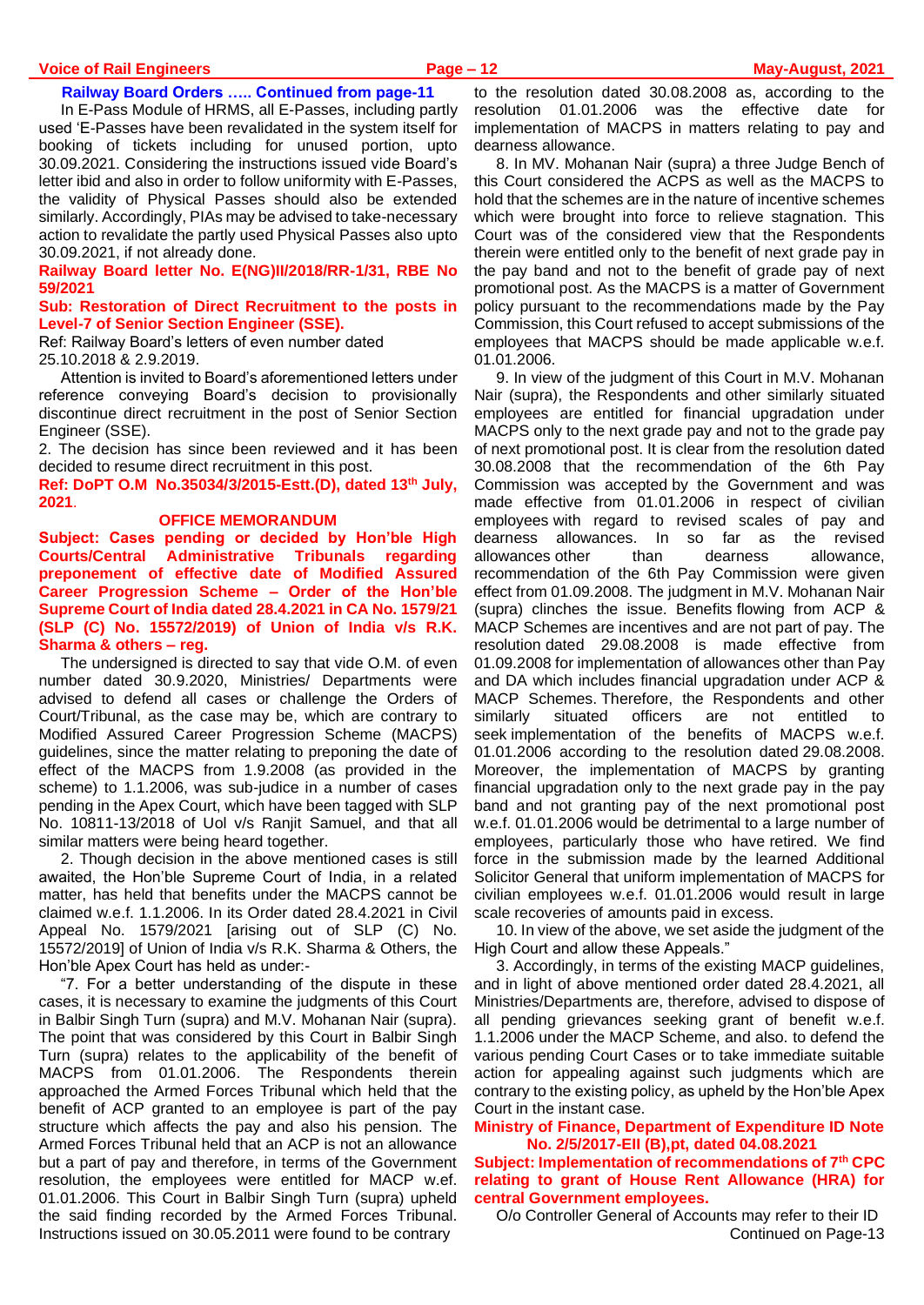#### **Railway Board Orders ….. Continued from page-12**

Note No TA-2-01001/3/2020-TA-II/(E-4434)/610 dated 02.08.20121 seeking clarification whether a separate order is to be issued by D/o Expenditure for grant of increased House Rent Allowance to Central Government Employees or not with the increase of Dearness Allowance from 17% to 28% w.e.f.01.07.2021'

2. The matter has been examined in this Department and it is clarified that this Department's O.M No 2/5/2017-E.II(B) dated 07.07.2017 is very clear and no separate order is being issued by Department of Expenditure.

#### **Ref: Railway Board letter No. E(W)2021/FU-1/6, dated 14.05.2021.**

#### **Sub: Staff Benefit Fund (SBF) – Relaxation of ceiling for re-appropriation of Funds.**

Ref: Board's letter No.E(W)2008/FU-1/2 dated 29.01.2009.

The exceptional need of funds to meet the requirements of all COVID related medical aid, treatments and vaccination of Railway employees and their families during the on going COVID-19 pandemic and the suggestions received from the recognised Federations i.e. AIRF & NFIR for utilization of funds for COVID-19 vaccination from SBF have been considered in detail. In order to facilitate utilization of the unspent amount lying in SBF, the Competent Authority has approved enhancement of the limit of re-appropriation from 25% to 100% as per existing terms. The re-appropriation will be made with the approval of General Manager/Director General as per local needs.

The aforesaid relaxation of ceiling for re-appropriation of SBF Funds will be in force only during the Financial Year 2021-22. Railways & PUs will maintain complete data/information of re-appropriation made under this dispensation.

#### **CAT Principal Bench New Delhi directs to give increment for employees retiring on 31st December & 30th June. Pension has to be revised accordingly with arrears payable without interest.**

**This verdict is subject to the outcome of Supreme Court judgment in SLP 4722/2021.**

**Highlights of the Judgement**

**For employees who retired on 30th June of any particular year, increment payable on 1 st July shall be extended. Their pensions shall also be revised, subject to their fulfilling other conditions which are applicable. The arrears that become due shall be paid without interest.**

**Similarly for employees, who retired on 31st December of a particular year, the increment payable on the 1st January of the next year shall be extended and pension revised, subject to same conditions in the same manner.**

**While extending such benefits, a clause shall be incorporated to the effect that in case the Hon'ble Supreme takes a different view in the Civil Appeal arising out of SLP No. 4722/2021, they shall be under obligation to refund the entire benefit without any demur. The aforesaid exercise shall be completed within a period of three months from the date of receipt of a copy of this order.**

**Please send Annual Subscription @ Rs.100 PA for**  *"Voice of Rail Engineers"*

**To: Er. K.V.Ramesh**, G3 – Likith Homes, 3, Lakshmanan Nagar West Street, Peravallur, Chennai 600082. (9003149578) *[rameshirtsa@yahoo.co.in](mailto:rameshirtsa@yahoo.co.in)*

## **Memorandums Submitted by IRTSA**

28.08.2021

**Memorandum submitted to Secretary, Department of Expenditure, Ministry of Finance.**

#### **Subject: Implementation of recommendations of 7th CPC relating to grant of House Rent Allowance (HRA) for central Government employees.**

Ref: 1) Ministry of Finance, Department of Expenditure OM No.2/5/2017-E-II (B), dated 7<sup>th</sup> July 2017.

2) Ministry of Finance, Department of Expenditure ID Note No. 2/5/2017-EII (B),pt, dated 04.08.2021

1) After freezing payment of increased rates of Dearness Allowance (DA) and Dearness Relief (DR) for 18 months, Government decided to pay additional installments of Dearness Allowance (DA) for Central Government employees and Dearness Relief (DR) for Central Government pensioners & family pensioners due on 01.01.2020, 01.07.2020 and 01.01.2021. DA & DR are paid at the rate of 28% pay & pension w.e.f. 1st July 2021.

2) While reiterating our demand for payment of frozen additional installment of DA & DR, 4% from 01.01.2020, 7% from 01.07.2020 and 11% from 01.01.2021 as arrears to the central Government employees and pensioners, we bring to your notice regarding payment of HRA at increased rate whenever rates of DA crosses 25%.

3) MoF, DoE O.M. dated 23rd April 2020 stated that, additional instalments of Dearness Allowances payable to Central Government employees and Dearness Relief payable to Central Government pensioners due on 1<sup>st</sup> January 2020, 1<sup>st</sup> July 2020 and 1<sup>st</sup> January 2021 shall not be paid. This order is specific only about nonpayment of additional instalments of DA & DR for the period of 18 months, not mentioned about freezing increase in rates of any other allowances.

4) MoF, DoE O.M. dated  $7<sup>th</sup>$  July 2021, clearly states that rates of HRA will be revised to 27%, 18% and 9% for X, Y & Z class cities whenever rates of DA crosses 25%.

5) MoF, DoF, in its ID Note No. 2/5/2017-EII (B),pt, dated 04.08.2021 told that no separate order will be issued to its O.M dated 7<sup>th</sup> July 2021 for increasing the rates of HRA whenever rates of DA crossed 25%. i.e HRA should be paid at increased rates w.e.f. 1<sup>st</sup> January 2021, the date on which rates DA crossed 25%.

6) But, contradicting its own orders dated  $7<sup>th</sup>$  July 2017, ID Note of DoE allows increased rates of HRA only from 1st July 2021.

**7) It is therefore requested that, Rates HRA shall be revised to 27%, 18% and 9% for X, Y & Z class cities w.e.f. 1st January 2021, the date on which rates of DA crossed 25%.**

#### ¤¤¤¤¤¤¤¤¤¤¤¤

28.07.2021

**Memorandum submitted to Hon;ble Finance Minister & All Hon'ble Members of Parliament** 

**Subject: Payment of additional installments of DA & DR due on 01.01.2020, 01.07.2020 & 01.01.2021 with arrears.**  Ref: 1) Ministry of Finance, Department of Expenditure OM No.1/1/2020-E-II (B), dated 23-04-2020, 20.07.2021 2) Dept of pension & pensioners' welfare OM

No.42/07/2021-P(P&W)D 22.07.2021

1) Government decided to pay additional installments of Dearness Allowance (DA) for Central Government employees and Dearness Relief (DR) for Central Government pensioners & family pensioners due on Continued on Page-14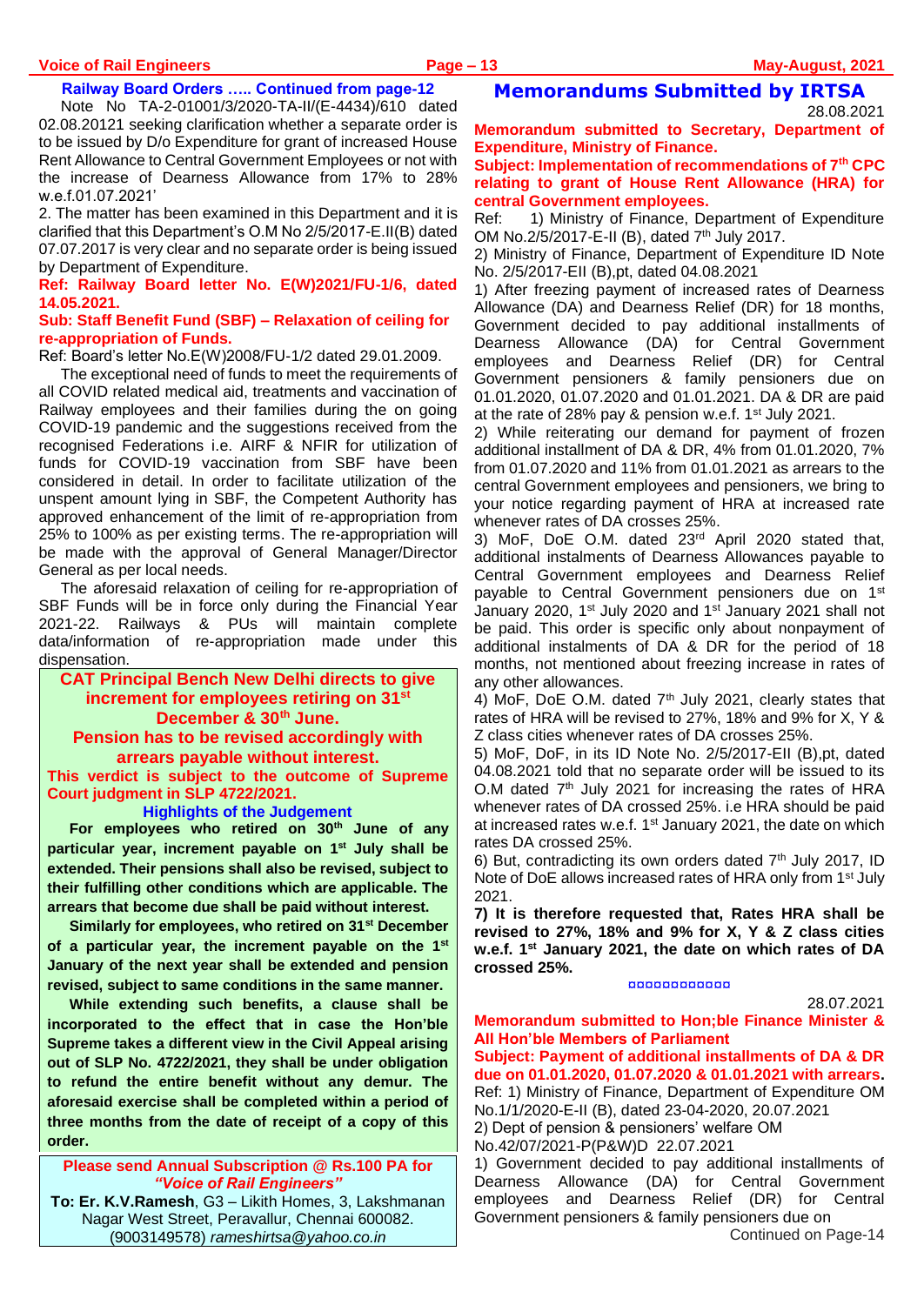# **Payment of additional installments of DA & DR …..**

..… Continued from page-13

01.01.2020, 01.07.2020 and 01.01.2021 vide O.Ms cited in reference. DA & DR are revised from existing 17% to 28% w.e.f. 1st July 2021.

2) O.M. says that, Rates of DA & DR from 01.01.2020 to 01.07.2021 remains 17%, depriving the Central Government Employees and Central Government Pensioners & Family Pensioners compensation for the price rise during these 18 months.

3) Employees retired during this period were put in adversity by getting reduced retirement gratuity, service gratuity, death gratuity, leave encashment, etc.

4) All Central Pay Commissions and fair wages committee have recommended clear necessity for continuing payment of DA & DR to neutralize substantial increase in cost of living. Hon'ble Supreme Court of India also ruled that, salary & pension are not a bounty, it is matter of right protected by the constitution.

5) In its recent judgement on SLP (C) N0.12553 of 2020 Hon'ble Supreme Court ordered that *"The direction for the payment of the deferred portions of the salaries and pensions is unexceptional. Salaries are due to the employees of the state for services rendered. Salaries in other words constitute the rightful element of the employees and are payable in accordance with law. Likewise, it is well settled that the payment of pension is for years of past service rendered by the pensioners to the state. Pensions are hence a matter of a rightful entitlement recognized by the applicable rules and regulations which govern the service of the employees of the state."* 

6) Hon'ble Supreme Court further ordered that, *"the Government of Andhra Pradesh shall pay simple interest computed at the rate of 6% per annum on account of deferred salaries and pensions within a period of thirty days".* 

7) In the above mentioned case between Government of Andhra Pradesh and its employees/pensioners, State Government deferred salary & pension due to economic consequences of the lockdown because of COVID-19. Both High Court & Supreme Court not agree with the decision taken by the state Government to defer the salary & pension due to cessation of the revenue inflows and extra burden imposed on state's resources to contain the epidemic & to provide relief to the people.

8) Hardship faced by citizens of the country due to spread of Corona Virus, lockdown & restrictions imposed by Government are being faced by Government employees also. Infact employees and their families are affected in large numbers, since many of the employees have to deliver their responsibilities braving the risk of corona virus. It is evident from the fact that nearly 1.2 lakh employees of Indian Railways were infected by corona virus and 3000 employees died due to the virus.

9) Government extended stimulus packages, concessions and aids for Industrial houses, corporates, MSMEs, farmers, traders, etc. At the same time Government employees were put in severe hardship by deferring the due DA, HRA and TA. It is also pertinent to note that these employees paid their income tax promptly during pandemic and at all times.

**10) Hence, you are kindly requested to impress upon the Government to make payment of frozen additional installment of DA & DR, 4% from 01.01.2020, 7% from 01.07.2020 and 11% from 01.01.2021 as arrears to the central Government employees and pensioners.**

**Memorandum submitted to chairman & CEO, Rly Board Sub: Annual target of surrenders through Work Studies by Zonal Railways for the year 2021-22.**

**Ref:** Railway Board letter No. 2020/E&R/2(8)/1, dated 20.05.2021.

Railway Board letter RBE No.24/2021 dated 25.03.2021.

Railway Board letter RBE No.48/2020 dated 02/07/2020. 1) IRTSA would like to submit the following for your kind notice on important issue of surrender of posts proposed by Railway Board and request not to implement any surrender of posts.

2) Railway Board in their letter dated 20.05.2021 directed 16 Zonal Railways to surrender 13,450 posts by re-assessing the staff requirements through work studies. The posts identified for surrender after completion of the said work studies should not be taken to the pool of surrender of posts by the Zonal Railways and their money value should be credited to the vacancy bank as per extent orders in terms of para C, item vii of RBE No. 127/2016.

3) Para C, item vii of RBE No. 127/2016, dated 28.10.2016 states that, *"Posts identified for surrender by Railway Board or identified for surrender due to Work Study Reports, shall not be used for creation on the basis explained in para (C ) herein. On surrender, their money value shall continue to be credited to the vacancy bank as per extant orders with 25% share going to Railway Board"*.

4) Creation of both safety and non-safety posts for new assets cannot be done by Zonal Railways, since RBE No.48/2020 dated 02/07/2020 given direction for freezing new posts creation except safety, reviewing/surrendering of posts created in last two years and surrendering of 50% of existing vacancies. In its letter RBE No. 24/2021 dated 25.03.2021, Railway Board conveyed to zonal Railways that, creation of non-gazetted safety posts will require the approval of Department of Expenditure (DoE).

5) In Railways, yardstick for some of the activities are arrived on approximation, for many activities no yardstick is available. The said release of manpower due to technological advancements is a misleading term, since implementation and maintenance of technological advancements itself requires new manpower & new skill set. 6) Main objectives of technological advancements in Railways are increasing the speed, safety, comfort, efficiency and economy in train operation, not reduction of staff, who are asset of the Railways. Excluding for the Covid-19 pandemic period, all along Railway business both in Passenger and Freight are always increasing year by year. Increase in passenger and freight business is being achieved by lesser number of staff, putting the system in tremendous pressure.

7) Important performance indices of Railways between the year 2010-11 and 2018-19 have registered good increase. Passenger KM and Net freight tonnes registered more than 18% increase. Between the year 2010-11 and 2019-20 track KM has increased by 10.8%. Number of rolling stock in possession i.e. locos, coaches & wagons have increased more than 26%. But staff strength has been reduced by 5.9%. Fixing target for surrender of posts without any scientific study about the work content and without taking into account forecasted increase in Railway business after Covid pandemic is not desirable.

31.05.2021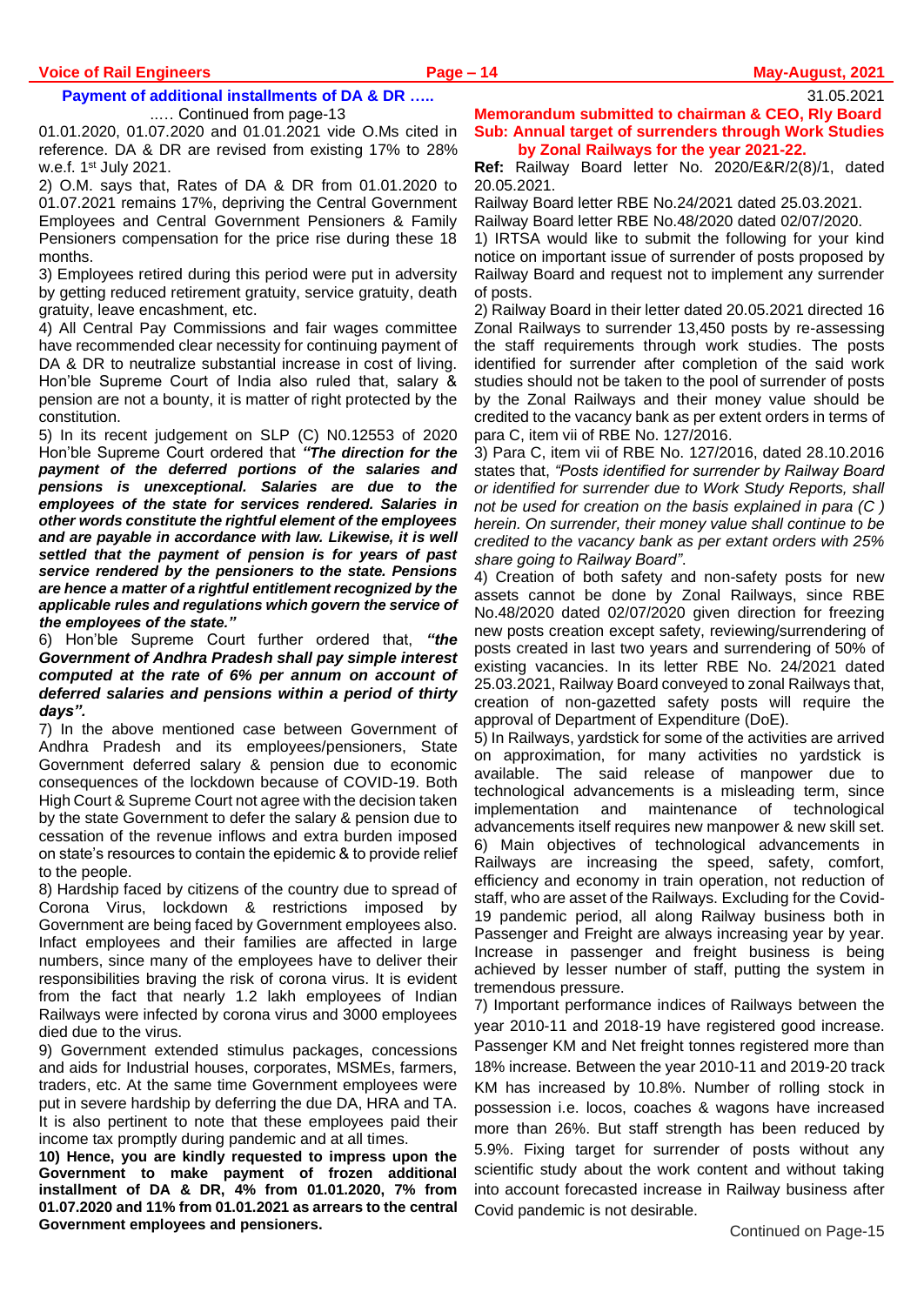#### **Voice of Rail Engineers Page – 15 May-August, 2021**

#### **Annual target of surrenders ……** ..… Continued from page-14

**8) It is therefore requested that,** 

**a) Railway Board letter No. 2020/E&R/2(8)/1, dated 20.05.2021 on "Annual target of surrenders through Work Studies by Zonal Railways for the year 2021-22" may please be withdrawn and staff side may please be consulted and taken into confidence about scientific work study, if Railways proposes to conduct any.** 

**b) GM & DRM may be delegated powers to reallocate and redistribution of the posts from one activity to another on 1:1 basis and creation of posts for new assets.**

¤¤¤¤¤¤¤¤¤¤¤¤

#### 01.06.2021

#### **Memorandum submitted to chairman & CEO, Rly Board Sub: Procedure order on regularization of absence during Covid-19 epidemic full lockdown period as well as lockdown with specific relaxation.**

Ref: DoPT O.M. No.13020/1/2019-Estt(L), dated 01.03.2021. 1) DoPT has issued O.M. on "Clarification on regularization of absence during Covid-19 pandemic" dated 28.07.2020 and Railway Board issued compliance letter for the same dated 06.08.2020.

2) Further, Railway Board issued "Interim Procedure Order on regularization of absence during Covid-19 pandemic lockdown period" dated 03.09.2020, stating that it was an interim measure till further clarification issued by DoPT.

3) In response to several references from various departments DoPT issued O.M. on "Clarification on regularization of absence during Covid-19 pandemic lockdown period" dated 01.03.2021. In that, DoPT clarified that, "O.M. dated 28.07.2020 may not touch all specific circumstantial problems faced by all employees under the Government of India; however, an interpretation of such circumstances in congruence with the clarification made in the above OM is adoptable".

4) Level of corona spread in the second wave is much higher and severe than in the first wave. All medical facilities including Railway medical facilities are very much stressed and struggling to treat large number of Covid patients besides patients with other illness.

5) According to CRB & CEO's press statement on 24<sup>th</sup> April around 93,000 Railway employees were infected by corona virus. Being a public transport provider and condition prevailing in many parts of the country the numbers will go up in coming days. While more than 1000 employees are getting infected by corona virus the figures might be much higher now. Around 2000 Railway employees died due to Corona infection. Some employees tested positive for Covid-19 more than once and had to stay in isolation each time.

6) While complimenting Railway men, for showing an extraordinary resilience at the time of pandemic, Railway Minister in his press statement issued on 26<sup>th</sup> May said, "History will remember Indian Railways for its immense contribution to the fight against Covid. While maintaining National supply chains, it has ensured that wheels of progress keep moving at fast pace". The Minister also said that Nation is full of gratitude for all of those Railways employees who lost their lives while serving the Nation and offered condolences.

7) Apart from giving good medical treatment for Covid infected employees granting them sufficient SCL for keeping them in isolation will help in preventing the spread of virus.

8) Procedure order on regularization of absence during Covid-19 epidemic full lockdown period as well as lockdown -

- with specific relaxation need to be issued by Railways considering the existing conditions, since Railways is working all these periods.

9) Interim procedure order issued by Railway Board dated 03.09.2020 is not implemented uniformly throughout Indian Railways. Some Railways extended SCL for Covid affected employees while some Railways & PUs did not, even though letter clearly states that employees advised by Railway Medical Authority to remain in quarantine shall be granted SCL.

**10) It is therefore requested that,**

**a) While interim procedure order issued by Railway Board dated 03.09.2020 for treating the absence as duty or grant of SCL for various situations stands good, Specific orders may please be issued by Railway Board to grant SCL for the period of absence for employees tested Positive for COVID-19 and who were, either admitted in the hospital or asked to be in home isolation.**

**b) Accounting of SCL granted for Covid may be done afresh for the calendar year 2021.**

# **Pay Level of Technical Supervisors working in Railways**

**Detailed memorandum on Pay Level of JE & SSE was submitted to Hon'ble Minister for Railways and CRB & CEO Railway Board.**

**Detailed justification was given in the memorandum for grant of Pay Level-7, Pay Level-8 and Pay Level-9 for Technical Supervisors working on Railways.** 

**To view full memorandum, visit www.irtsa.net Department of Pension & Pensioners' Welfare O.M.No. 42/07/2021-P&PW(D) dated July 22, 2021**

**Subject: Revised rates of Dearness Relief to Central Government Pensioners/Family Pensioners w.e.f. 01.07.2021**

The undersigned is directed to refer to Ministry of Finance (Department of Expenditure) Office Memorandum No. 1/1/2020-E-II(B), dated 23.04.2020, vide which instalments of Dearness Relief to pensioners/family pensioners due from 01.01.2020, 01.07.2020 and 01.01.2021, were frozen and to say that the President is pleased to decide that the Dearness Relief admissible to Central Government pensioners/family pensioners shall be enhanced from the existing rate of 17% to 28% of the basic pension/family pension (including additional pension/family pension) with effect from 1<sup>st</sup> July 2021. The increase subsumes the additional instalments arising on 01.01.2020, 01.07.2020 and 01.01.2021. The rate of Dearness Relief, earlier determined vide this Department's OM No. 42/04/2019- P&PW(D) dated 21.10.2019, shall remain at 17% of basic pension/family pension for the period from 01.01.2020 till 30.06.2021.

2) These rates of Dearness Relief will be applicable to:

i. Civilian Central Government Pensioners/Family Pensioners including Central Government absorbed pensioners in PSU/Autonomous Bodies in respect of whom orders have been issued vide this Department's OM No. 4/34/2002-P&PW(D) Vol.II dated 23.06.2017 for restoration of full pension after expiry of commutation period of 15 years. ii. The Armed Forces pensioners/family pensioners and Civilian pensioners/ family pensioners paid out of the Defence Service Estimates.

iii. All India Services pensioners/family pensioners.

iv. Railway pensioners/family pensioners.